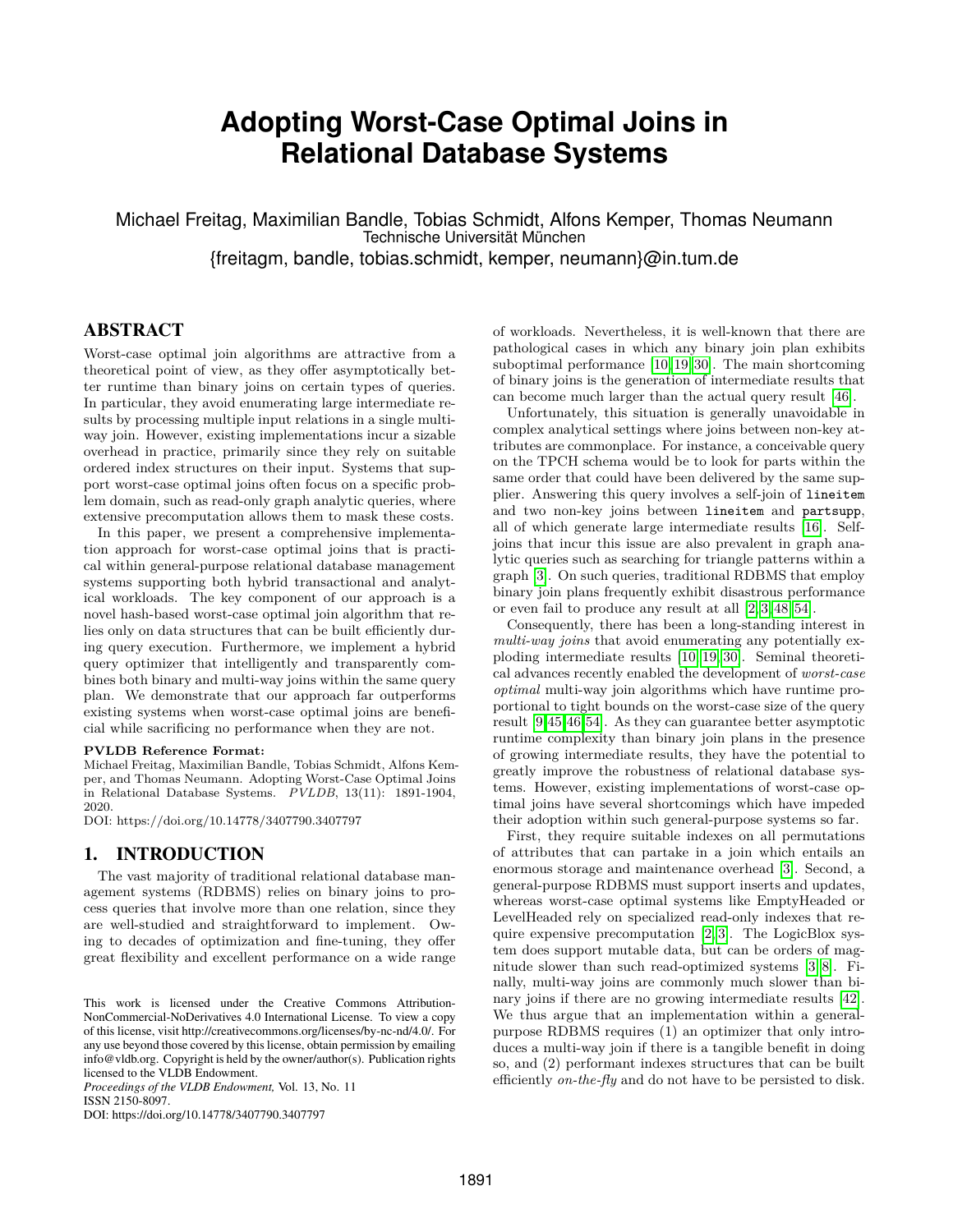In this paper, we present the first comprehensive approach for implementing worst-case optimal joins that satisfies these constraints. The first part of our proposal is a carefully engineered worst-case optimal join algorithm that is hashbased instead of comparison-based and thus does not require any precomputed ordered indexes. It relies on a novel hash trie data structure which organizes tuples in a trie based on the hash values of their key attributes. Crucially, this data structure can be built efficiently in linear time and offers lowoverhead constant-time lookup operations. As opposed to previous implementations, our join algorithm handles changing data transparently as any required data structures are built on-the-fly during query processing. The second part of our proposal is a heuristic extension to traditional cost-based query optimizers that intelligently generates hybrid query plans by utilizing the existing cardinality estimation framework. Finally, we implement our approach within the codegenerating Umbra RDBMS developed by our group. This system constitutes the evolution of the high-performance inmemory database HyPer towards an SSD-based system [\[44\]](#page-13-5). Like HyPer, Umbra is explicitly designed for hybrid OLTP and OLAP (HTAP) workloads. Our experiments show that the proposed approach outperforms binary join plans and several systems employing worst-case optimal joins by up to two orders of magnitude on complex analytical workloads and graph pattern queries, without sacrificing any performance on the traditional TPCH and JOB benchmarks where worst-case optimal joins are rarely beneficial.

The remainder of this paper is organized as follows. In Section [2](#page-1-0) we present some background on worst-case optimal join algorithms. The hash trie index structure and associated multi-way join algorithm are described in detail in Section [3,](#page-3-0) and the hybrid query optimizer is presented in Section [4.](#page-6-0) Section [5](#page-7-0) contains the experimental evaluation of our system, Section [6](#page-11-0) gives an overview of related work, and conclusions are drawn in Section [7.](#page-11-1)

## <span id="page-1-0"></span>2. BACKGROUND

In the following section, we provide a brief overview of worst-case optimal joins and their key differences to traditional binary join plans. In the remainder of this paper, we consider natural join queries of the form

$$
Q := R_1 \boxtimes \cdots \boxtimes R_m,\tag{1}
$$

where the  $R_i$  are relations with attributes  $v_1, \ldots, v_n$ . Note that any inner join query containing only equality predicates can be transformed into this form by renaming attributes suitably. While most queries of this type can be processed efficiently by traditional binary join plans, query patterns such as joins on non-key attributes can lead to exploding intermediate results which pose a significant challenge to RDBMS which rely purely on binary join plans. Consider, for example, the query

$$
Q_{\Delta} := R_1(v_1, v_2) \bowtie R_2(v_2, v_3) \bowtie R_3(v_3, v_1).
$$

If we set  $R_1 = R_2 = R_3$  and view tuples as edges in a graph,  $Q_{\Delta}$  will contain all directed cycles of length 3, i.e. triangles in this graph (cf. Figure [1a\)](#page-1-1). Any binary join plan for this query will first join two of these relations on a single attribute, which is equivalent to enumerating all directed paths of length 2 in the corresponding graph. This intermediate result will generally be much larger than the actual

<span id="page-1-1"></span>

(a) Sample instances of the relations  $R_1, R_2, R_3$ . Each **relation contains the tuples**  $(0, 1), (1, 2), (1, 3), (2, 0), (2, 3)$ **which are viewed as edges in a directed graph. The directed triangles in this graph are**  $(0, 1, 2), (1, 2, 0), (2, 0, 1)$ **.** 



**(b) The trie structure induced by Algorithm [1](#page-2-0) on these** instances of  $R_1, R_2, R_3$ . Each recursive step conceptually **iterates over the elements in the intersection between some trie nodes (line [5\)](#page-2-1), and subsequently moves to the children of these elements (line [6\)](#page-2-2).**

#### **Figure [1](#page-2-0):** Algorithm 1 on the triangle query  $Q_{\Delta}$ .

query result, since a graph with e edges contains on the order of  $O(e^2)$  paths of length 2 but only  $O(e^{1.5})$  triangles [\[53\]](#page-13-6). The resulting large amount of redundant work will severely impact the overall query processing performance.

Worst-case optimal join algorithms, on the other hand, avoid such exploding intermediate results [\[46\]](#page-13-0). Continuing our example, a worst-case optimal join conceptually performs a recursive backtracking search to find valid assignments of the join keys  $v_1$ ,  $v_2$ , and  $v_3$  before enumerating any result tuples. Specifically, we begin by iterating over the *distinct* values  $k_1$  of  $v_1$  that occur in both  $R_1$  and  $R_3$ , i.e.  $k_1 \in \{0, 1, 2\}$  in Figure [1a.](#page-1-1) For a given  $k_1$  we then recursively iterate over the distinct values  $k_2$  of  $v_2$  that occur in both  $R_2$  and the subset of  $R_1$  with  $v_1 = k_1$ , e.g.  $k_2 \in \{1\}$ for  $k_1 = 0$  in Figure [1a.](#page-1-1) Finally, we proceed analogously to find valid assignments  $k_3$  of  $v_3$ . Unlike a binary join plan, a worst-case optimal join avoids redundant intermediate work if a specific join key value occurs in multiple tuples, since only the distinct join key values need to be considered. Thus, as discussed in detail in our experimental evaluation (cf. Section [5\)](#page-7-0), any relational join query in which a large fraction of tuples have multiple join partners can potentially benefit from worst-case optimal joins.

#### 2.1 Worst-Case Optimal Join Algorithms

Formally, this paper builds on the generic worst-case optimal join algorithm shown in Algorithm [1](#page-2-0) which directly implements the conceptual backtracking approach motivated above [\[46,](#page-13-0)47]. It operates on the *query hypergraph*  $H_Q$  =  $(V, \mathcal{E})$  of a query  $Q$ , where the vertex set V contains the attributes  $\{v_1, \ldots, v_n\}$  of Q, and the edge set  $\mathcal{E} = \{E_j \mid j =$  $1, \ldots, m$  contains the attribute sets of the individual relations  $R_j$ . In case of our running example  $Q_{\Delta}$ , the query hypergraph is given by  $V = \{v_1, v_2, v_3\}$  and  $\mathcal{E} = \{E_1, E_2, E_3\}$ with  $E_1 = \{v_1, v_2\}, E_2 = \{v_2, v_3\}, E_3 = \{v_1, v_3\}.$ 

Algorithm [1](#page-2-0) consists of a recursive function which searches for valid assignments of a single join key  $v_i$  in each recursive step. The index  $i$  of the current join key is passed as a parameter to the algorithm. In later recursive steps (i.e.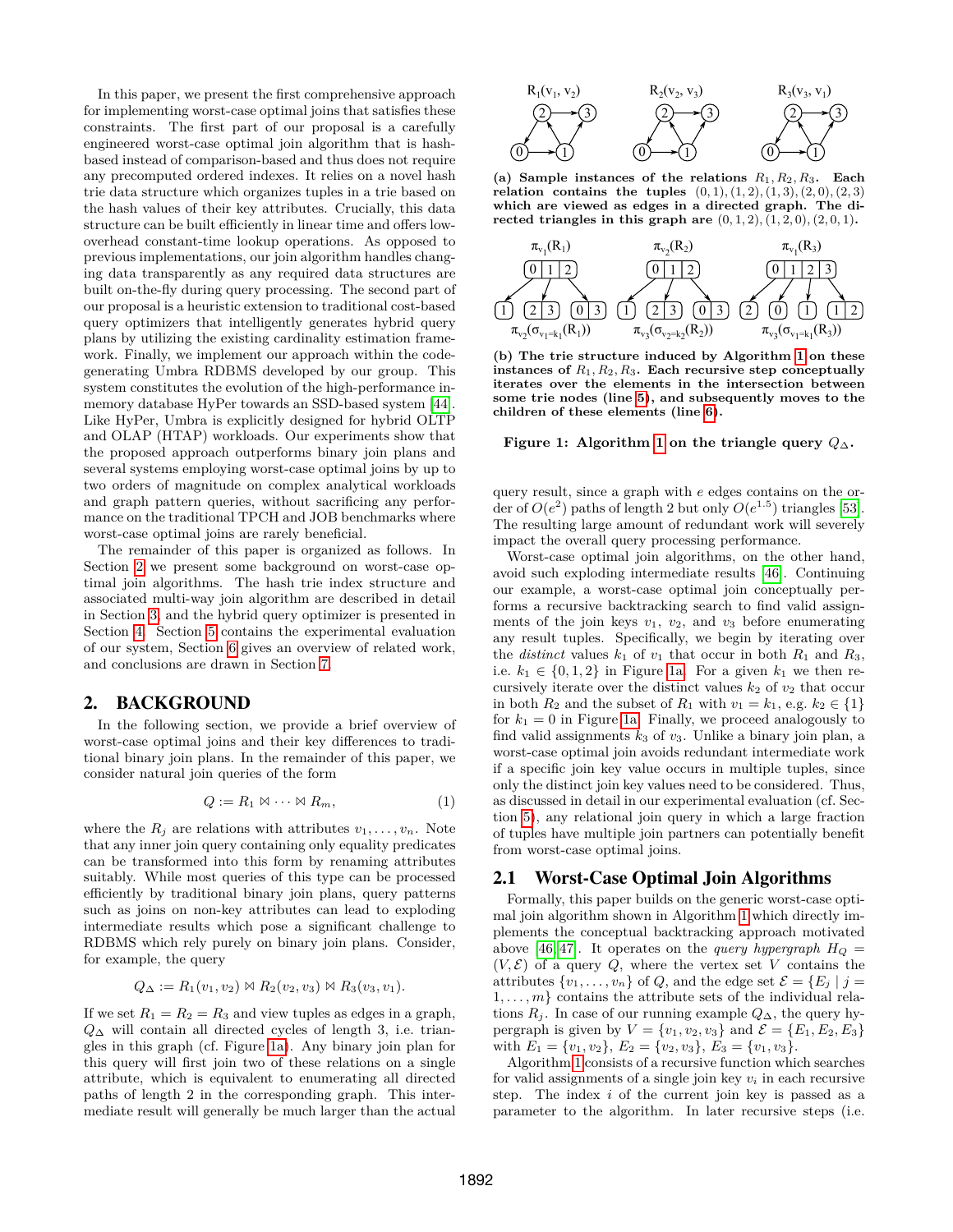**Algorithm 1:** Generic Worst-Case Optimal Join

<span id="page-2-3"></span><span id="page-2-0"></span>

|   | <b>Algorithm 1:</b> Generic Worst-Case Optimal Join                                                                                                                                                                                                                   |
|---|-----------------------------------------------------------------------------------------------------------------------------------------------------------------------------------------------------------------------------------------------------------------------|
|   | <b>given</b> : A query hypergraph $H_Q = (V, \mathcal{E})$ with<br>attributes $V = \{v_1, \ldots, v_n\}$ and hyperedges<br>$\mathcal{E} = \{E_1, \ldots, E_m\}.$<br><b>input</b> : The current attribute index<br>$i \in \{1, \ldots, n+1\}$ , and a set of relations |
|   | $\mathcal{R} = \{R_1, \ldots, R_m\}.$                                                                                                                                                                                                                                 |
|   | 1 function enumerate( <i>i</i> , $\mathcal{R}$ )                                                                                                                                                                                                                      |
| 2 | if $i \leq n$ then                                                                                                                                                                                                                                                    |
| 3 | // Relations participating in the current join<br>$\mathcal{R}_{join} \leftarrow \{R_j \in \mathcal{R} \mid v_i \in E_{R_j}\}\; ;$                                                                                                                                    |
| 4 | $//$ Relations unaffected by the current join<br>$\mathcal{R}_{other} \leftarrow \{R_j \in \mathcal{R} \mid v_i \notin E_{R_j}\}\; ;$                                                                                                                                 |
| 5 | // Key values appearing in all joined relations<br>foreach $k_i \in \bigcap_{R_j \in \mathcal{R}_{join}} \pi_{v_i}(R_j)$ do                                                                                                                                           |
| 6 | // Select matching tuples<br>$\mathcal{R}_{next} \leftarrow {\sigma_{v_i=k_i}(R_j)   R_j \in \mathcal{R}_{join}};$                                                                                                                                                    |
| 7 | $//$ Recursively enumerate matching tuples<br>enumerate $(i+1, R_{next} \cup R_{other})$ ;                                                                                                                                                                            |
| 8 | else                                                                                                                                                                                                                                                                  |
|   | // Produce result tuples                                                                                                                                                                                                                                              |
| 9 | $\texttt{produce}(\bigtimes_{R_i \in \mathcal{R}} R_j)$ ;                                                                                                                                                                                                             |

<span id="page-2-5"></span><span id="page-2-4"></span><span id="page-2-2"></span><span id="page-2-1"></span> $i > 1$ , the backtracking nature of the algorithm entails that a specific assignment for the join keys  $v_1, \ldots, v_{i-1}$  has already been selected in the previous recursive steps (see above). The second parameter  $R$  consists of m separate sets, one for each input relation  $R_i$ , which contains all tuples from  $R_i$  that match this specific assignment of join key values. Initially, i is set to 1 and  $R$  contains the full relations  $R_i$ .

Within a given recursive step  $i$ , the algorithm first determines which relations contain the join key  $v_i$  and thus have to be considered when searching for matching assignments of  $v_i$  (line [3\)](#page-2-3). These relations are collected as separate elements in the set  $\mathcal{R}_{join}$ . Next, the algorithm iterates over all assignments  $k_i$  of  $v_i$  that appear in every one of these relations (line [5\)](#page-2-1). In every iteration of this loop, the tuples that match the current assignment  $k_i$  of  $v_i$  are selected from the relations in  $\mathcal{R}_{join}$  (line [6\)](#page-2-2) and the algorithm proceeds to the next recursive step (line [7\)](#page-2-4). In the final recursive step (i.e.  $i = n + 1$ ), the relations in R contain only tuples that match one specific assignment of the join keys and are thus part of the query result (line [9\)](#page-2-5).

When taking a closer look at a specific input relation  $R_i$ , we observe that the parameter  $R$  of Algorithm [1](#page-2-0) contains only tuples from  $R_i$  that share a common prefix of join key values. In case of the input relation  $R_1$  of the triangle query, for example,  $\mathcal R$  will contain the full relation  $R_1$  in the first recursive step, all tuples that match a specific value of  $v_1$  in the second step, and all tuples that match a specific value of  $(v_1, v_2)$  in the final step. Therefore, Algorithm [1](#page-2-0) induces a trie structure on each input relation, as illustrated in Figure [1b](#page-1-1) [\[3\]](#page-12-4). The levels of this trie correspond to the join keys appearing in this relation, in the order in which they are processed by the join algorithm.

The theoretical foundation for the study of worst-case optimal join algorithms such as Algorithm [1](#page-2-0) was laid down by Atserias, Grohe, and Marx, who derived a non-trivial and tight bound on the output size of Q that depends only on the size of the input relations  $R_i$  [\[9,](#page-12-6)[46,](#page-13-0)[47\]](#page-13-7). Given the query hypergraph  $H_Q$  of  $Q$  as defined above, we consider an arbitrary *fractional edge cover*  $\mathbf{x} = (x_1, \dots, x_m)$  of  $H_Q$  [\[47\]](#page-13-7), which is defined by  $x_j > 0$  for all  $j \in \{1, \ldots, m\}$  and  $\sum_{v_i \in E_j} x_j \ge 1$ for all  $v_i \in V$ . Then this bound states that

<span id="page-2-6"></span>
$$
|Q| \le \prod_{j=1}^{m} |R_j|^{x_j},\tag{2}
$$

and the worst-case output size of Q can be determined by minimizing the right-hand size of Inequality [2](#page-2-6) [\[47\]](#page-13-7). A join algorithm for computing Q is defined to be *worst-case optimal* if its runtime is proportional to this worst-case output size [\[46,](#page-13-0)47]. In case of our running example  $Q_{\Delta}$ , the righthand side of Inequality [2](#page-2-6) is minimal for the fractional edge cover  $\mathbf{x} = (0.5, 0.5, 0.5)$  which results in an upper bound of  $\sqrt{|R_1| \cdot |R_2| \cdot |R_3|}$  on the size of  $Q_{\Delta}$  [3,47].  $\sqrt{|R_1| \cdot |R_2| \cdot |R_3|}$  on the size of  $Q_{\Delta}$  [\[3,](#page-12-4)47].

Central to the analysis of the runtime complexity of worstcase optimal joins is the *query decomposition lemma* proved by Ngo et al. [\[47\]](#page-13-7) From their constructive proof of this lemma, they derive a generic worst-case optimal join algorithm that has runtime in  $O(nm \prod_{E_j \in \mathcal{E}} |R_j|^{x_j})$  for an arbitrary fractional edge cover  $\mathbf{x} = (x_1, \ldots, x_m)$  of the query hypergraph. Algorithm [1](#page-2-0) as shown here is a special case of this generic algorithm [\[47\]](#page-13-7).

## 2.2 Implementation Challenges

Any implementation of Algorithm [1](#page-2-0) has to rely on indexes that explicitly model the trie structure on the input relations in order to maintain the runtime complexity guarantees that are required for the algorithm to be worst-case optimal [\[46,](#page-13-0) [47\]](#page-13-7). However, this requirement for index structures poses a considerable practical challenge. The order in which the join keys  $v_i$  of a query are processed heavily influences the performance of Algorithm [1](#page-2-0) [\[2\]](#page-12-5). Depending on the query and its optimal join key order, indexes are required on different permutations of attributes from the input relations. The number of such permutations is usually much too large to store the corresponding indexes persistently. Therefore, they have to be built on-the-fly during query processing, precluding any expensive precomputation of the indexes themselves. Moreover, a general-purpose RDBMS and in particular an HTAP database has to support changing data. This makes it difficult to precompute data structures that could be reused across indexes. For instance, EmptyHeaded and LevelHeaded rely heavily on a suitable dense dictionary encoding of the join attribute values which is hard to maintain in the presence of changing data [\[2,](#page-12-5) [3\]](#page-12-4).

At the same time, the overall runtime of Algorithm [1](#page-2-0) is dominated by the set intersection computation in line [5](#page-2-1) which has to be implemented using these trie indexes [\[3\]](#page-12-4). While traditional  $B^+$ -trees or plain sorted lists are comparably cheap to build, they exhibit poor performance on this computation. The read-optimized data structures employed by EmptyHeaded and LevelHeaded can perform orders of magnitude better, but as outlined above are far too expensive to build on-the-fly [\[3,](#page-12-4) [8,](#page-12-7) [13\]](#page-12-8). For example, we measured in Section [5](#page-7-0) that EmptyHeaded spends up to two orders of magnitude more time on precomputation than on actual join processing [\[3\]](#page-12-4). In contrast, our hash trie index structure proposed in Section [3](#page-3-0) is much cheaper to build while still offering competitive join processing performance.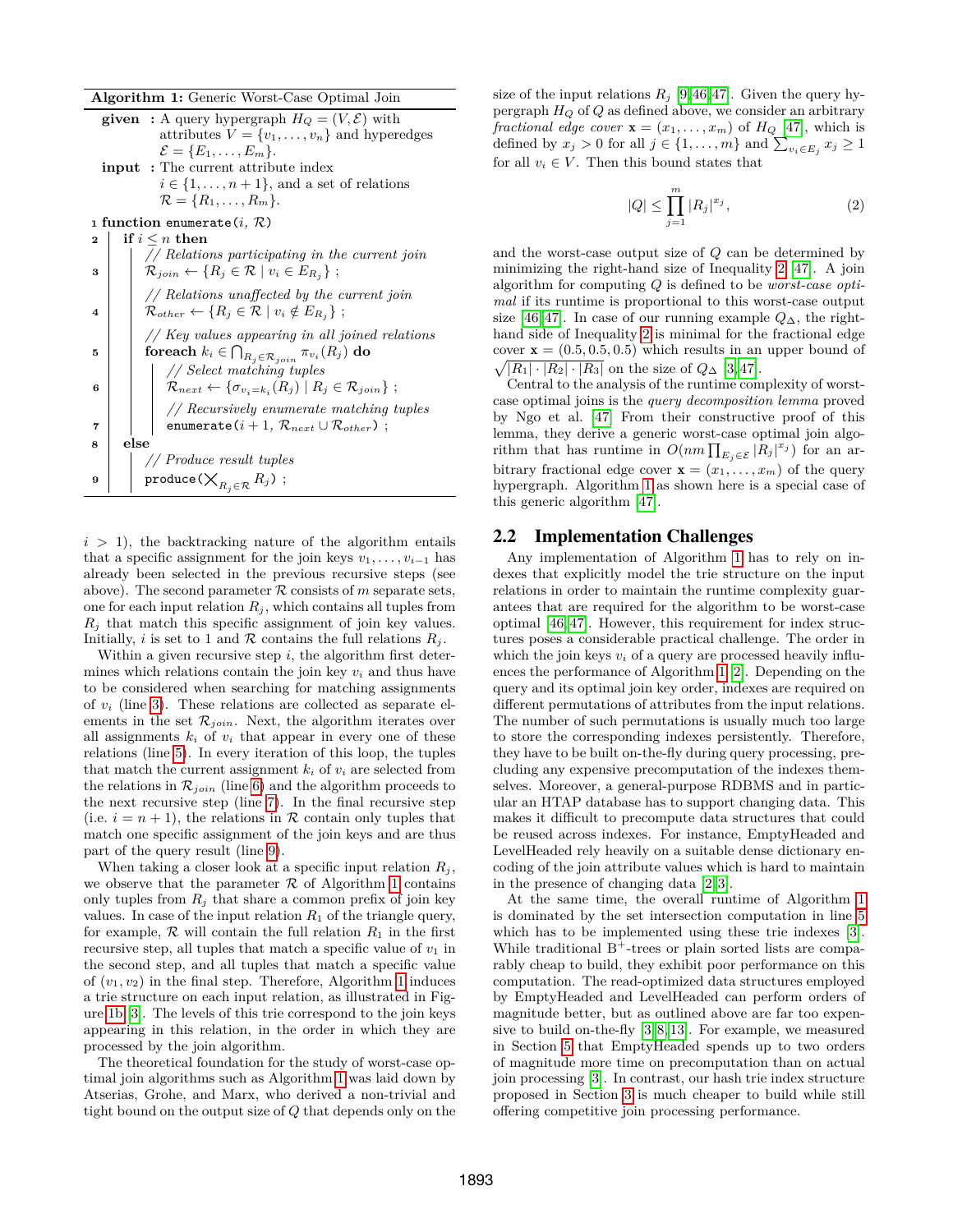<span id="page-3-1"></span>

**Figure 2: Illustration of a hash trie on the relation**  $R_1(v_1, v_2)$  shown in Figure [1.](#page-1-1) The example contains **a collision between**  $h_2(0)$  and  $h_2(3)$  (marked in red).

Finally, binary join processing has been studied and optimized for decades, leading to excellent performance on a wide range of queries. Even efficiently implemented worstcase optimal join algorithms frequently fail to achieve the same performance on queries that do not contain growing joins [\[2\]](#page-12-5). For instance, even when disregarding precomputation cost, the highly optimized LevelHeaded system is outperformed by HyPer by up to a factor of two on selected TPCH queries [\[2,](#page-12-5) [31\]](#page-12-9). Moreover, we measured that the Umbra RDBMS which employs binary join plans outperforms a commercial database system that relies on worstcase optimal joins by up to four orders of magnitude on the well-known TPCH and JOB benchmarks (cf. Section [5](#page-7-0) and Figure [5\)](#page-8-0) [\[38,](#page-13-8) [44\]](#page-13-5). Therefore, we propose a hybrid query optimization approach that only replaces binary joins with growing intermediate results by worst-case optimal joins, as we expect a tangible benefit in this case (cf. Section [4\)](#page-6-0).

## <span id="page-3-0"></span>3. MULTI-WAY HASH TRIE JOINS

In this section, we present our hash-based worst-case optimal join algorithm. The workhorse of this approach is a novel *hash trie* data structure which is carefully designed to fulfill the requirements identified above.

#### 3.1 Outline

Conceptually, the trie structure required by Algorithm [1](#page-2-0) can be modeled easily through nested hash tables, where each level of nesting corresponds to exactly one join key attribute [\[54\]](#page-13-2). The path to a nested hash table then determines a unique prefix of join key values, and the nested hash table itself stores the distinct values of the corresponding join key attribute that appear in tuples with this prefix. On the last level, the hash tables store some sort of tuple identifiers that allow access to the tuple payload. The set intersections required by the worst-case optimal join algorithm can then trivially be computed in linear time, and the tuples matching a specific join key value can be selected by a single constant-time hash table lookup.

However, a straightforward implementation of this approach will suffer from suboptimal performance due to the substantial overhead incurred by each hash table lookup. Most importantly, every successful lookup into a hash table involves at least one key comparison in order to detect and eliminate hash collisions. This requires that the actual key values are accessible from the hash table buckets, and consequently, we either have to follow a pointer to the actual tuple on each hash table lookup, or the key values have to be stored within the buckets themselves. In either case, the cache performance of lookup operations will suffer considerably even if the actual key comparison function is cheap.

Variable-length join keys such as strings further exacerbate this problem [\[55\]](#page-13-9). Finally, Algorithm [1](#page-2-0) will generally produce many tentative matches in the upper levels of the tries that are later rejected because no corresponding matches exist on the lower levels, each of which still requires at least one key comparison.

The proposed *hash trie* data structure is based on the core insight that this key comparison can be deferred until the actual result tuples are enumerated by the join algorithm. Specifically, we modify Algorithm [1](#page-2-0) to operate exclusively on the hash values of join keys, i.e. enumerate all tuples for which the *hash values* instead of the actual values of the join keys match. As a result, the corresponding trie structures will also be built on the hash values instead of the actual values of the join keys (cf. Figure [2\)](#page-3-1). Of course, this enumeration will now include some false positives due to hash collisions, but we eliminate these false positives by verifying the actual join condition just before producing a result tuple (line [9](#page-2-5) in Algorithm [1\)](#page-2-0). The amount of redundant work introduced by this relaxation will generally be negligible since hash collisions are extremely rare in any decent hash function like AquaHash or MurmurHash [\[7,](#page-12-10) [52\]](#page-13-10).

These modifications allow for a much more efficient implementation of the nested hash table structure, since no information about the actual key values is required. Thus, all hash tables share a uniform compact memory layout, and both set intersections and lookup operations can be computed without any type-specific logic by only relying on fast integer comparisons. Moreover, the modified version of Algorithm [1](#page-2-0) does not require any actual key comparisons for tentative matches that are later rejected.

# 3.2 Join Algorithm Description

The proposed join processing approach can be split into clearly separated *build* and *probe* phases. In the build phase the input relations are materialized and the corresponding hash tries are created. In the subsequent probe phase, the worst-case optimal hash trie join algorithm utilizes these index structures to enumerate the join result.

#### *3.2.1 Hash Tries*

As outlined above, a hash trie represents a prefix tree on the hashed join attribute values of a relation, where the join attributes and their order are determined by a given query hypergraph. Thus, we assume in the following that there is a hash function  $h_i$  for each join attribute  $v_i$  which maps the values of  $v_i$  to some integer domain. A node within a hash trie consists of a single hash table which maps these hash values to child pointers. These point to nodes on the next trie level in case of inner nodes, and to the actual tuples associated with a full prefix in case of leaf nodes. Within a leaf node, these tuples are stored in a linked list. For example, Figure [2](#page-3-1) illustrates a possible hash trie on the relation  $R_1(v_1, v_2)$  of  $Q_{\Delta}$  shown in Figure [1,](#page-1-1) containing the tuples  $(0, 1), (1, 2), (1, 3), (2, 0), (2, 3).$  Its root hash table contains the distinct *hash values* of  $v_1$ , i.e.  $h_1(0)$ ,  $h_1(1)$ , and  $h_1(2)$ . The child hash table of the entry for  $h_1(1)$ , for instance, then contains the distinct *hash values* of  $v_2$  that occur in tuples with  $h_1(v_1) = h_1(1)$ , i.e.  $h_2(2)$  and  $h_2(3)$ .

#### *3.2.2 Build Phase*

In the build phase, this hash trie data structure is built on each input relation  $R_j$  of the join query  $Q$ . For a given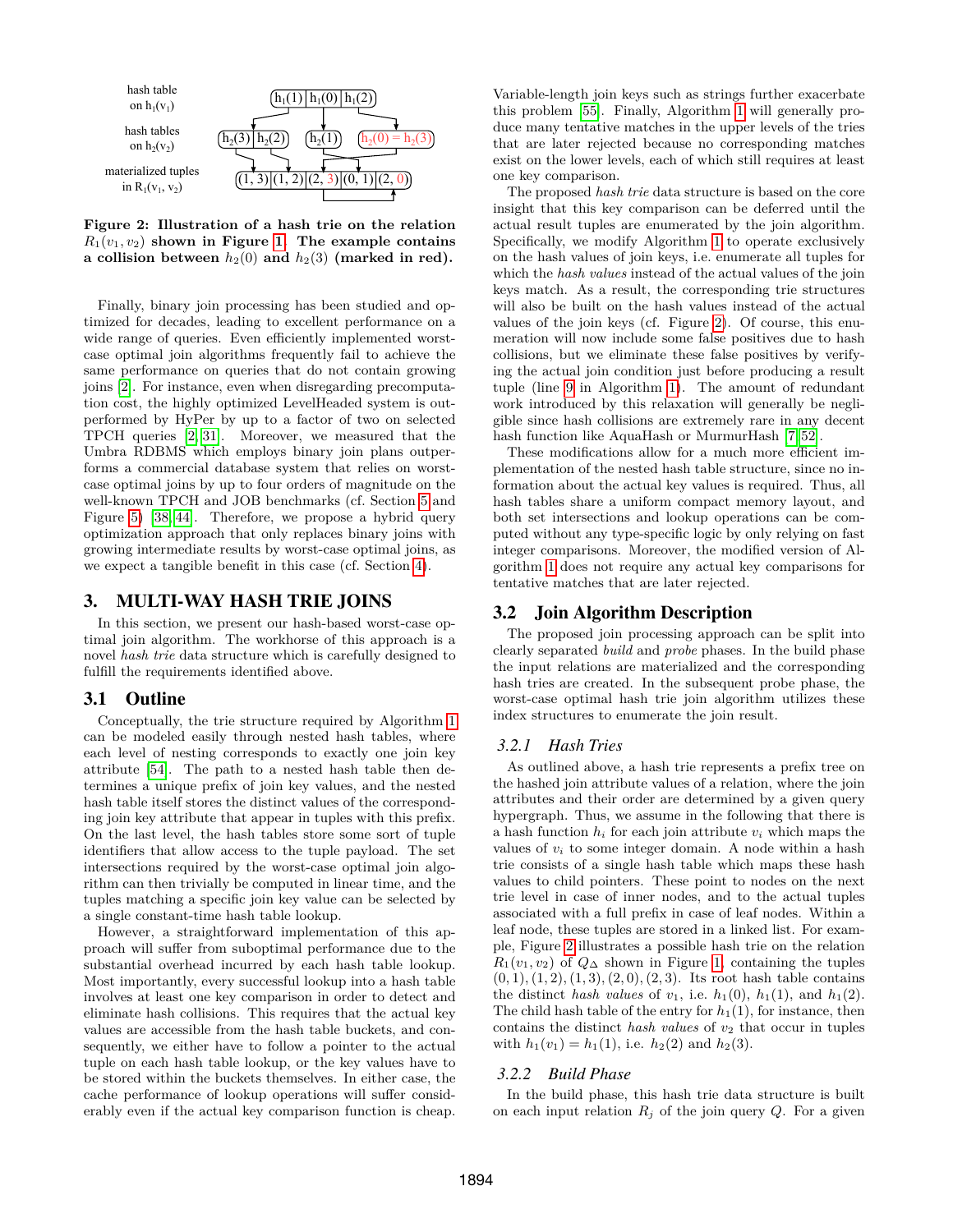#### **Algorithm 2:** Hash Trie Join Build Phase

<span id="page-4-3"></span><span id="page-4-2"></span><span id="page-4-1"></span><span id="page-4-0"></span>

|    | <b>given:</b> A hyperedge $E_i \in \mathcal{E}$ and hash functions $h_i$              |
|----|---------------------------------------------------------------------------------------|
|    | for the join attributes $v_i \in V$ .                                                 |
|    | <b>input:</b> The global index $i \in \{1, , n+1\}$ of the                            |
|    |                                                                                       |
|    | currently processed attribute $v_i \in E_j$ and a                                     |
|    | linked list $L$ of tuples.                                                            |
|    | 1 function build $(i, L)$                                                             |
| 2  | if $i \leq n$ then                                                                    |
|    | // Allocate hash table memory                                                         |
| 3  | $M \leftarrow \texttt{allocateHashtable}(2^{\lceil \log_2(1.25 \cdot  L ) \rceil})~;$ |
|    |                                                                                       |
|    | // Build outer hash table                                                             |
| 4  | while $L$ is not empty do                                                             |
| 5  | $\mathbf{t} \leftarrow$ pop next tuple from L;                                        |
| 6  | $B \leftarrow$ lookupBucket $(M, h_i(\pi_{v_i}(\mathbf{t})))$ ;                       |
|    |                                                                                       |
| 7  | push $t$ onto the linked list stored in $B$ ;                                         |
|    | // Build nested hash tables                                                           |
| 8  | $i_{next} \leftarrow$ index of the next attribute in $E_j$ ;                          |
| 9  | <b>foreach</b> populated bucket $B$ in $M$ do                                         |
| 10 | $L_{next} \leftarrow$ extract linked list stored in B;                                |
| 11 | $M_{next} \leftarrow \text{build}(i_{next}, L_{next})$ ;                              |
| 12 | store $M_{next}$ in B;                                                                |
| 13 | $return(M)$ ;                                                                         |
|    |                                                                                       |
| 14 | else                                                                                  |
|    | // All attributes in $E_j$ have been processed                                        |
| 15 | $return(L)$ ;                                                                         |

<span id="page-4-6"></span><span id="page-4-5"></span><span id="page-4-4"></span>relation  $R_i$ , we first materialize all tuples in  $R_i$  in a linked list. Subsequently, this linked list is passed to Algorithm [2](#page-4-0) which recursively constructs the hash tables comprising the hash trie from top to bottom. Its inputs are the global index i of the join attribute on which to build a hash table, and a linked list L of tuples. The algorithm first allocates space for the hash table, where the number of buckets is chosen as the next power of two larger than some fixed multiple of the number of tuples in  $L$  (line [3\)](#page-4-1). Subsequently, the tuples in L are inserted into the hash table based on the hash value of the current join attribute  $v_i$ . Tuples that fall into the same bucket are collected in a linked list stored in that bucket (lines [4](#page-4-2)[–7\)](#page-4-3). Finally, the hash tables on the next join key attribute are built by calling Algorithm [2](#page-4-0) recursively on these linked lists (lines [8](#page-4-4)[–12\)](#page-4-5). In the base case (line [15\)](#page-4-6), the linked list L itself is returned unchanged as the leaf node.

#### *3.2.3 Probe Phase*

The probe phase is responsible for actually enumerating the tuples in the join result of a query. As outlined above, we modify the generic multi-way join algorithm shown in Algorithm [1](#page-2-0) to defer key comparisons and make use of the hash trie data structures created in the build phase. Our implementation accesses hash tries through *iterators*. A hash trie iterator points to a specific bucket within one of the nodes of a hash trie, and thus identifies a unique prefix stored within this trie. Iterators can be moved through a set of well-defined interface functions which are shown in Table [1.](#page-4-7) These functions allow horizontal navigation within the buckets of a given node (next, lookup), and vertical navigation between different nodes of the hash trie (up, down). Crucially, all functions can be implemented with amortized

<span id="page-4-7"></span>**Table 1: The trie iterator interface used in the probe phase of our hash trie join algorithm (cf. Algorithm [3\)](#page-5-0). An iterator points to a specific bucket within one of the nodes of a hash trie, and the interface functions allow navigation within the trie.**

| function               | description                                                                                                                                                                          |
|------------------------|--------------------------------------------------------------------------------------------------------------------------------------------------------------------------------------|
| up                     | Move the iterator to the parent bucket of the<br>current node.                                                                                                                       |
| down                   | Move the iterator to the first bucket in the<br>child node of the current bucket.                                                                                                    |
| next.                  | Move the iterator to next occupied bucket<br>within the current node. Return false if no                                                                                             |
| lookup                 | further occupied buckets exist.<br>Move the iterator to the bucket with specified<br>hash. Return false if no such bucket exists.                                                    |
| hash<br>size<br>tuples | Return the hash value of the current bucket.<br>Return the size of the current node.<br>Return the current tuple chain (only possible<br>after calling down on the last trie level). |

constant time complexity as they directly map to elementary operations on the underlying hash tables.

The resulting worst-case optimal hash trie join algorithm is shown in Algorithm [3.](#page-5-0) From a high-level point of view it operates in exactly the same way as the generic algorithm shown in Algorithm [1,](#page-2-0) with the key difference that it initially enumerates all tuples for which the *hash values* of the join keys match. Any false positives arising due to hash collisions are filtered by a final check just before passing the tuples to the output consumer of the multi-way join operator (line [18\)](#page-5-1).

#### *3.2.4 Complexity Analysis*

In the following, we present a formal investigation of the time and space complexity of the proposed hash trie join approach, proving in particular that its runtime is indeed worst-case optimal.

Theorem 1. *The build phase of the proposed approach has time and space complexity in*  $O(n \cdot \sum_{E_j \in \mathcal{E}} |R_j|)$ *.* 

PROOF. As outlined above, the same operations are performed for each input relation  $R_j$  during the build phase, hence we focus on a given  $R_j$  in the following. The initial materialization of  $R_i$  in a linked list clearly requires time and space proportional to  $|R_i|$ . Moving on to Algorithm [2,](#page-4-0) we note that each tuple in the input linked list  $L$  is moved to exactly one of the linked lists that are processed recursively. That is, no additional space is required for tuple storage, and the overall set of tuples that is processed in each recur-sive step of Algorithm [2](#page-4-0) is some partition of  $R_i$ . As there are at most  $n$  join attributes in a relation, we obtain a total time and space complexity of  $O(n \cdot |R_j|)$  for the build phase of a single relation  $R_j$ .  $\Box$ 

At this point, it is important to recall that we intend to integrate our approach into a general-purpose RDBMS, and thus have to adhere to the bag semantics imposed by the SQL query language. However, both the theoretical groundwork on worst-case optimal join processing as well as existing implementations only consider the case of set semantics, used for example in the Datalog query language [\[3,](#page-12-4) [46\]](#page-13-0). We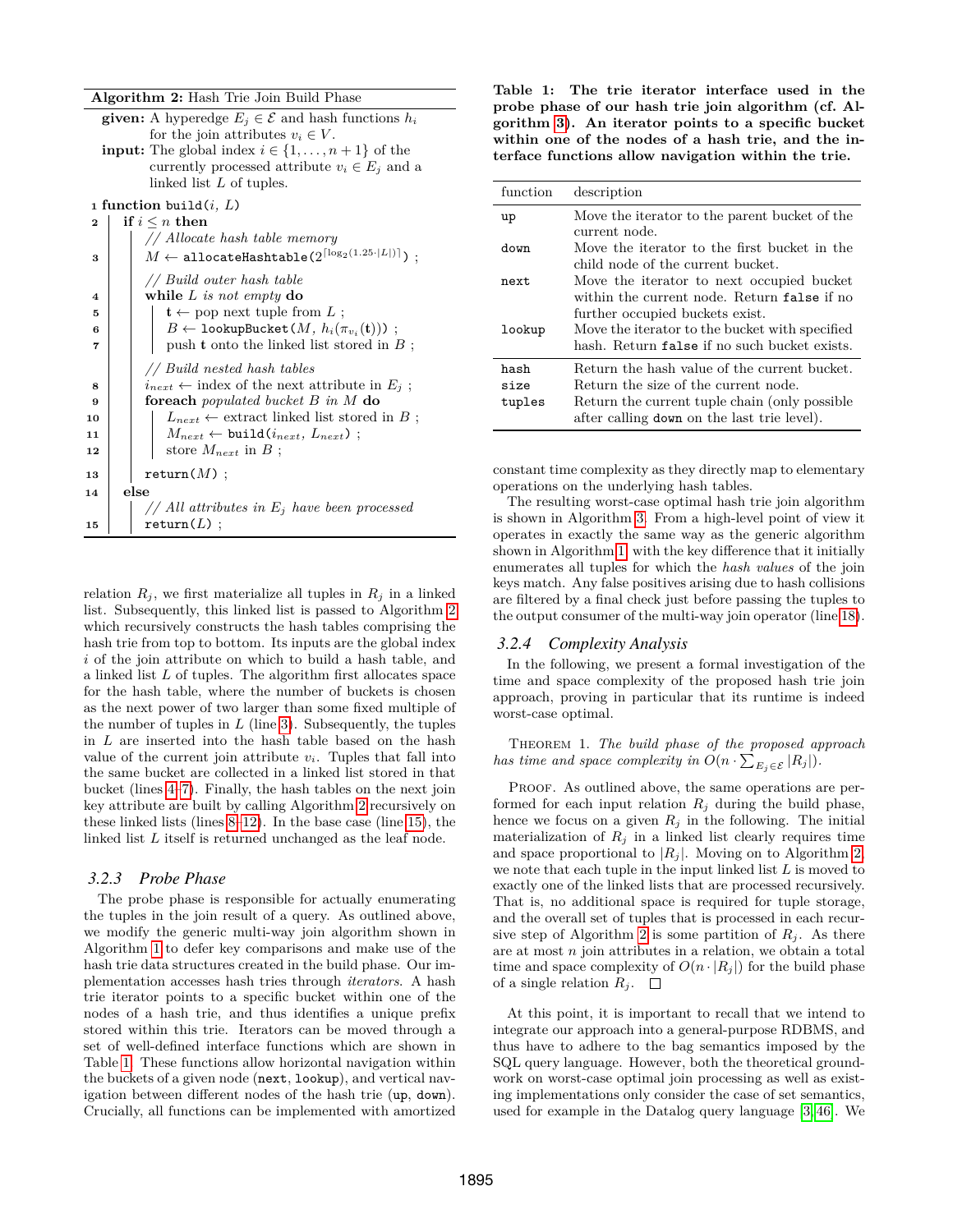**Algorithm 3:** Hash Trie Join Probe Phase

<span id="page-5-5"></span><span id="page-5-0"></span>

|                                        |                             | <b>given</b> : A query hypergraph and hash tries on the                                                       |  |  |  |  |  |
|----------------------------------------|-----------------------------|---------------------------------------------------------------------------------------------------------------|--|--|--|--|--|
|                                        |                             | input relations with iterators                                                                                |  |  |  |  |  |
|                                        |                             | $\mathcal{I} = \{I_1, \ldots, I_m\}.$                                                                         |  |  |  |  |  |
| : The current attribute index<br>input |                             |                                                                                                               |  |  |  |  |  |
|                                        | $i \in \{1, \ldots, n+1\}.$ |                                                                                                               |  |  |  |  |  |
|                                        | 1 function enumerate $(i)$  |                                                                                                               |  |  |  |  |  |
| $\mathbf 2$                            |                             | if $i \leq n$ then                                                                                            |  |  |  |  |  |
|                                        |                             | // Select participating iterators                                                                             |  |  |  |  |  |
| 3                                      |                             | $\mathcal{I}_{join} \leftarrow \{I_j \in \mathcal{I} \mid v_i \in E_j\};$                                     |  |  |  |  |  |
| 4                                      |                             | $\mathcal{I}_{other} \leftarrow \{I_j \in \mathcal{I} \mid v_i \notin E_j\};$                                 |  |  |  |  |  |
|                                        |                             | // Select smallest hash table                                                                                 |  |  |  |  |  |
| 5                                      |                             | $I_{scan} \leftarrow \arg\min_{I_j \in \mathcal{I}_{join}} \text{size}(I_j)$ ;                                |  |  |  |  |  |
|                                        |                             | // Iterate over hashes in smallest hash table                                                                 |  |  |  |  |  |
| 6                                      |                             | repeat                                                                                                        |  |  |  |  |  |
|                                        |                             | $//$ Find hash in remaining hash tables                                                                       |  |  |  |  |  |
| 7                                      |                             | for each $I_j \in \mathcal{I}_{join} \setminus \{I_{scan}\}\$ do                                              |  |  |  |  |  |
| 8                                      |                             | if not lookup( $I_j$ , hash( $I_{scan}$ )) then                                                               |  |  |  |  |  |
| 9                                      |                             | skip current iteration of outer loop;                                                                         |  |  |  |  |  |
|                                        |                             | // Move to the next trie level                                                                                |  |  |  |  |  |
| 10                                     |                             | foreach $I_i \in \mathcal{I}_{join}$ do                                                                       |  |  |  |  |  |
| 11                                     |                             | $down(I_i)$                                                                                                   |  |  |  |  |  |
|                                        |                             | // Recursively enumerate matching tuples                                                                      |  |  |  |  |  |
| 12                                     |                             | enumerate $(i+1)$ ;                                                                                           |  |  |  |  |  |
|                                        |                             | // Move back to the current trie level                                                                        |  |  |  |  |  |
| 13                                     |                             | foreach $I_j \in \mathcal{I}_{join}$ do                                                                       |  |  |  |  |  |
| 14                                     |                             | $up(I_j)$                                                                                                     |  |  |  |  |  |
| 15                                     |                             | until not next $(I_{scan})$ ;                                                                                 |  |  |  |  |  |
| 16                                     | else                        |                                                                                                               |  |  |  |  |  |
|                                        |                             | // All iterators now point to tuple chains                                                                    |  |  |  |  |  |
| 17                                     |                             | for $\mathsf{each}\; \mathsf{t}\in\mathsf{\bigtimes}_{I_j\in\mathcal{I}}\; \mathsf{tuples}(I_j)\;\mathbf{do}$ |  |  |  |  |  |
| 18                                     |                             | if join condition holds for <b>t</b> then                                                                     |  |  |  |  |  |
| 19                                     |                             | produce(t);                                                                                                   |  |  |  |  |  |
|                                        |                             |                                                                                                               |  |  |  |  |  |

<span id="page-5-8"></span><span id="page-5-7"></span><span id="page-5-6"></span><span id="page-5-4"></span><span id="page-5-3"></span><span id="page-5-1"></span>thus pursue the following line of reasoning. In the first step, we formally prove that Algorithm [3](#page-5-0) is worst-case optimal under set semantics, where exactly one tuple is associated with each distinct join key in the input relations  $R_i$ . Subsequently, we informally motivate how this worst-case optimality under set semantics translates to bag semantics.

In preparation for our subsequent analysis, some additional notation is required. As outlined above, a hash trie iterator  $I_j \in \mathcal{I}$  always points to a specific node within a hash trie. We write  $R(I_i)$  to identify the set of tuples stored in the leaves of the subtrie rooted in this node, and  $H(I_i)$ to identify the set of hashed join keys that are present in these tuples. For example, let  $I_j$  point to a bucket in the inner node containing  $h_2(2)$  and  $h_2(3)$  in Figure [2.](#page-3-1) Then  $R(I_i)$  consists of the tuples (1, 2) and (1, 3), while  $H(I_i)$  consists of the tuples  $(h_1(1), h_2(2))$  and  $(h_1(1), h_2(3))$ . Clearly,  $|H(I_j)| \leq |R(I_j)|$  holds for any hash trie iterator  $I_j$ . In the following, we will view  $H(I_i)$  as a relation with the same attribute names as the corresponding  $R(I_i)$ .

<span id="page-5-9"></span>THEOREM 2. Let  $\mathbf{x} = (x_1, \ldots, x_m)$  be an arbitrary frac*tional edge cover of the query hypergraph* HQ*. Then Algorithm* [3](#page-5-0) has time complexity in  $O(nm \prod_{E_j \in \mathcal{E}} |H(I_j)|^{x_j})$  and *space complexity in* O(nm)*.*

PROOF. We begin by proving the time complexity of Al-gorithm [3](#page-5-0) by induction over its recursive steps  $i$ . Our approach is based on the assumption that good hash functions are used, in the sense that collisions occur only very rarely. As we impose set semantics for the purposes of this proof, we can formalize this assumption as

<span id="page-5-2"></span>
$$
|H(I_j)| \in \Theta(|R(I_j)|) \tag{3}
$$

for any hash trie iterator  $I_i$ .

In the base case  $i = n+1$  all hash trie iterators point to leaf nodes, i.e. by construction  $|H(I_i)| = 1$  for all iterators  $I_i \in$ *I*. Under Assumption [3,](#page-5-2) this yields  $|R(I_i)| \in O(1)$  and thus the cross product of the  $R(I_j)$  enumerated in lines [17–](#page-5-3)[19](#page-5-4) contains  $O(1)$  elements. Actually constructing the candidate result tuple t and checking the join condition on t can then easily be done in  $O(nm)$  which yields an overall runtime of  $O(nm) = O(nm \prod_{E_j \in \mathcal{E}} |H(I_j)|^{x_j})$  for the base case.

For the inductive step, we observe that the recursive part of Algorithm [3](#page-5-0) operates analogous to that of the generic worst-case optimal Algorithm [1.](#page-2-0) In particular, the loop in lines 6-[15](#page-5-6) runs for exactly  $size(I_{scan})$  iterations, and its body in lines  $10-14$  is executed for each element  $k_i$  in the set intersection  $\bigcap_{I_j \in \mathcal{I}_{join}} \pi_{v_i}(H(I_j))$ . Invoking down on the participating iterators is equivalent to computing  $\sigma_{v_i=k_i}(H(I_j))$ for  $I_j \in \mathcal{I}_{join}$ . Under these conditions, and given the base case runtime derived above, the proof provided by Ngo et al. for the runtime of Algorithm [1](#page-2-0) yields that the runtime of Algorithm [3](#page-5-0) is indeed in  $O(nm\prod_{E_j\in\mathcal{E}}|H(I_j)|^{x_j})$  [\[47\]](#page-13-7).

Finally, we observe that the hash trie iterators and interface functions required by Algorithm [3](#page-5-0) can easily be implemented using  $O(nm)$  additional space, as each iterator only needs to store the path to the current bucket.  $\Box$ 

Taking into account that  $|H(I_i)| \leq |R(I_i)|$  as outlined above, Theorem [2](#page-5-9) yields that the runtime of Algorithm [3](#page-5-0) is indeed worst-case optimal under set semantics. Concluding our analysis, we note that under bag semantics, we can view the algorithm as performing a worst-case optimal join on the *set* of join key values, before expanding the *bag* of tuples corresponding to the join keys that are part of the join result. Crucially, this expansion occurs *after* Algorithm [3](#page-5-0) has determined that all tuples in this cross product are part of the join result, except of course for potential false positives due to hash collisions.

## 3.3 Implementation Details

In the following, we provide essential implementation details of the proposed approach, and a brief account of its integration into a compiling query execution engine [\[43\]](#page-13-11).

#### *3.3.1 Hash Trie Implementation*

Figure [3](#page-6-1) shows the memory layout of a hash trie as it is implemented within the Umbra system [\[44\]](#page-13-5). We assume that the size of a hash value is 64 bits, which is sufficient even for very large data sets. As outlined above, the size of hash tables is restricted to powers of two, as this allows us to compute the bucket index for a given hash value using a fast bitwise shift instead of a slow modulo operation. Specifically, for a hash table size of  $2^p$  and a 64-bit hash value, the bucket index is computed by shifting the hash value  $64 - p$ bits to the right. Each hash table contiguously stores this shift value, i.e.  $64 - p$ , as a single 8-byte integer followed by an array of  $2^p$  16-byte buckets.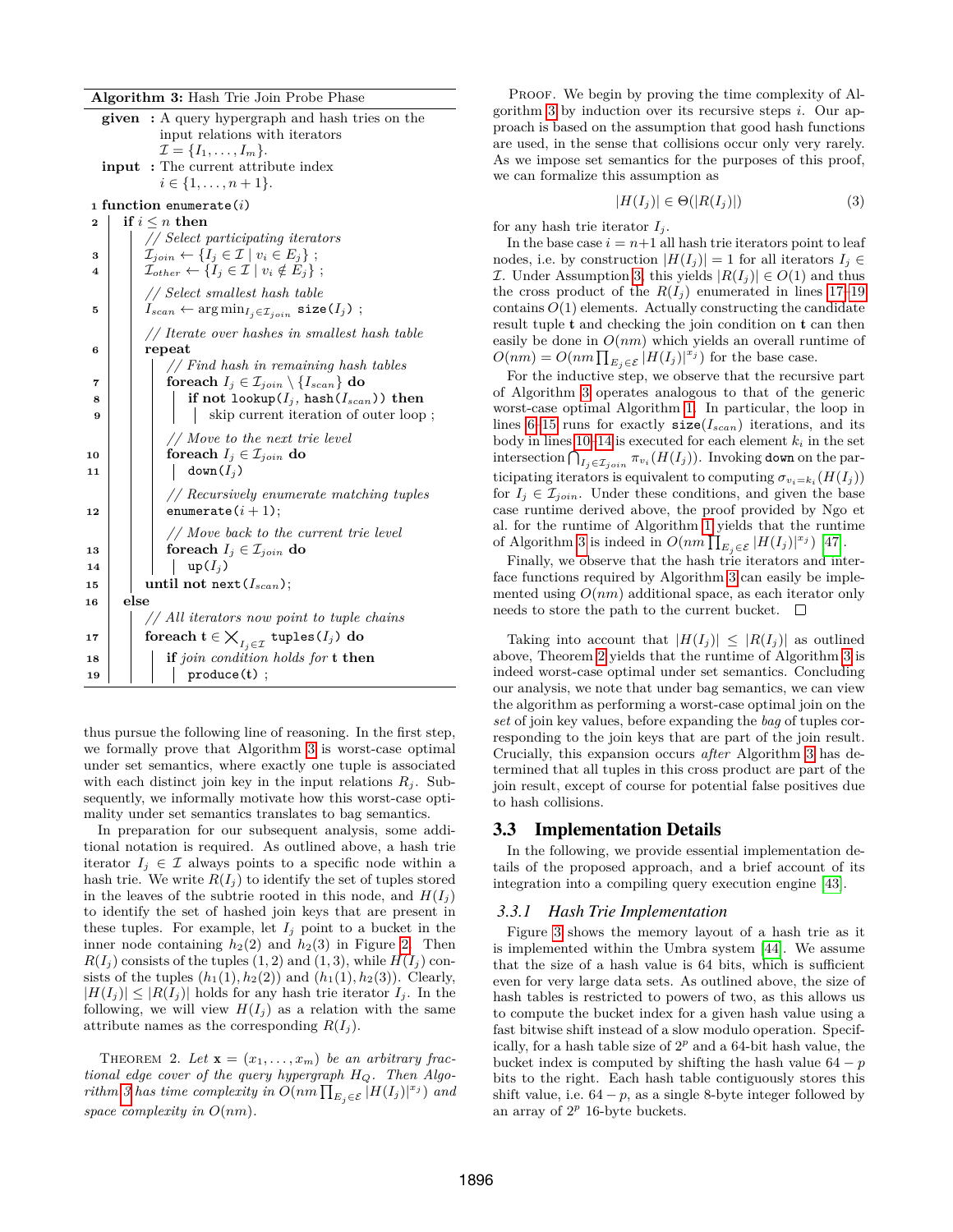<span id="page-6-1"></span>

**Figure 3: Memory layout of the hash trie in Figure [2.](#page-3-1) The gray boxes correspond to the individual hash tables and materialized input tuples. No nested hash table is built for the tuple** (0, 1) **due to singleton pruning.**

The first 8 bytes of each bucket contain the full hash value that is stored in the bucket, which is required as we use linear probing to resolve collisions within the bucket array. In comparison to other collision resolution schemes such as chaining, linear probing has the advantage that all distinct hash values are stored separately in the hash table. This allows us to store the associated child pointer directly within the remaining 8 bytes of a bucket, which would otherwise require at least one further level of indirection.

We apply two further optimizations to the hash trie data structure, namely *singleton pruning* and *lazy child expansion*. Singleton pruning compresses paths in which every node has exactly one child, which occurs for the tuple (0, 1) in Figure [3,](#page-6-1) for instance. With lazy child expansion, we only create the root nodes of the hash tries in the build phase, and create any nested hash tables on-demand when they are accessed for the first time during the probe phase. The latter optimization is especially beneficial in selective joins, where many nested hash tables are never accessed. We provide the full implementation details and a thorough evaluation of these additional optimizations in a supplemental technical report [\[15\]](#page-12-11).

#### *3.3.2 Build Phase*

In the build phase, the incoming tuples are materialized contiguously in an in-memory buffer prior to running Algorithm [2.](#page-4-0) Tuples are stored using a fixed-length memory layout that is determined during query compilation time, in order to facilitate subsequent random tuple accesses. In addition to the actual tuple data, we reserve an additional 8 bytes of memory per tuple which is used later to store the tuple chain pointer required by the linked lists (cf. Figure [3\)](#page-6-1). As part of this materialization step, the tuples are partitioned based on the hash values of the first join key attribute. This ensures that tuples with similar join key hash values reside in physically close memory locations which is critical to achieve acceptable cache performance during the remainder of the build and probe phases. For this purpose, we adapt the two-pass radix partitioning scheme proposed by Balkesen et al. to the morsel-driven parallelization scheme employed by Umbra [\[12,](#page-12-12) [37,](#page-13-12) [61\]](#page-13-13).

An artifact of the self-join patterns frequently found in graph analytic workloads is that multiple input pipelines to a worst-case optimal join may produce exactly the same hash tries. This is evident, for example, in Figure [1b](#page-1-1) where two of the three tries on the participating relations are iden-

tical. We detect this during code generation and only build the corresponding data structures once.

#### *3.3.3 Probe Phase*

After the build phase, the initial hash trie structure for each input pipeline is available, and the join result can be computed by Algorithm [3.](#page-5-0) Within the Umbra RDBMS, the hash trie data structure and trie iterators are implemented in plain C++, while the code that implements the build and probe phases of a multi-way join for a specific query is generated by the query compiler. At query compilation time, the query hypergraph and, in particular, the number and order of join attributes is statically known. This allows us to fully unroll the recursion in Algorithm [3](#page-5-0) within the generated code, resulting in a series of tightly nested loops that enumerate the tuples in the join result. This code is fully parallelized by splitting the outermost loop, i.e. the first set intersection, into morsels that can be processed independently by worker threads within the work-stealing framework provided by Umbra [\[37\]](#page-13-12).

## 3.4 Further Considerations

An attractive way to reduce the amount of work required in the build phase is to exploit existing index structures. As the proposed join algorithm is hash-based, it is unfortunately not possible to reuse traditional comparison-based indexes like  $B^+$ -trees for this purpose. However, with minor extensions to allow for insertions, the proposed hash trie data structure could also be used as a secondary index structure. Then, the build phase can be skipped for input pipelines that scan a suitably indexed relation.

Even more aggressive optimizations are possible if the data is known to be static. In this case, it is actually desirable to perform as much precomputation as possible in order to minimize the time required to answer a query. While this obviates the need for data structures that can be built efficiently on-the-fly, a hash-based approach retains the advantage that complex attribute types can be handled much more efficiently than in a comparison-based approach.

# <span id="page-6-0"></span>4. OPTIMIZING HYBRID QUERY PLANS

As discussed in Section [2,](#page-1-0) even an efficiently implemented worst-case optimal join can be much slower than a binary join plan if there are no growing binary joins that can be avoided by the worst-case optimal join [\[2\]](#page-12-5). Therefore, we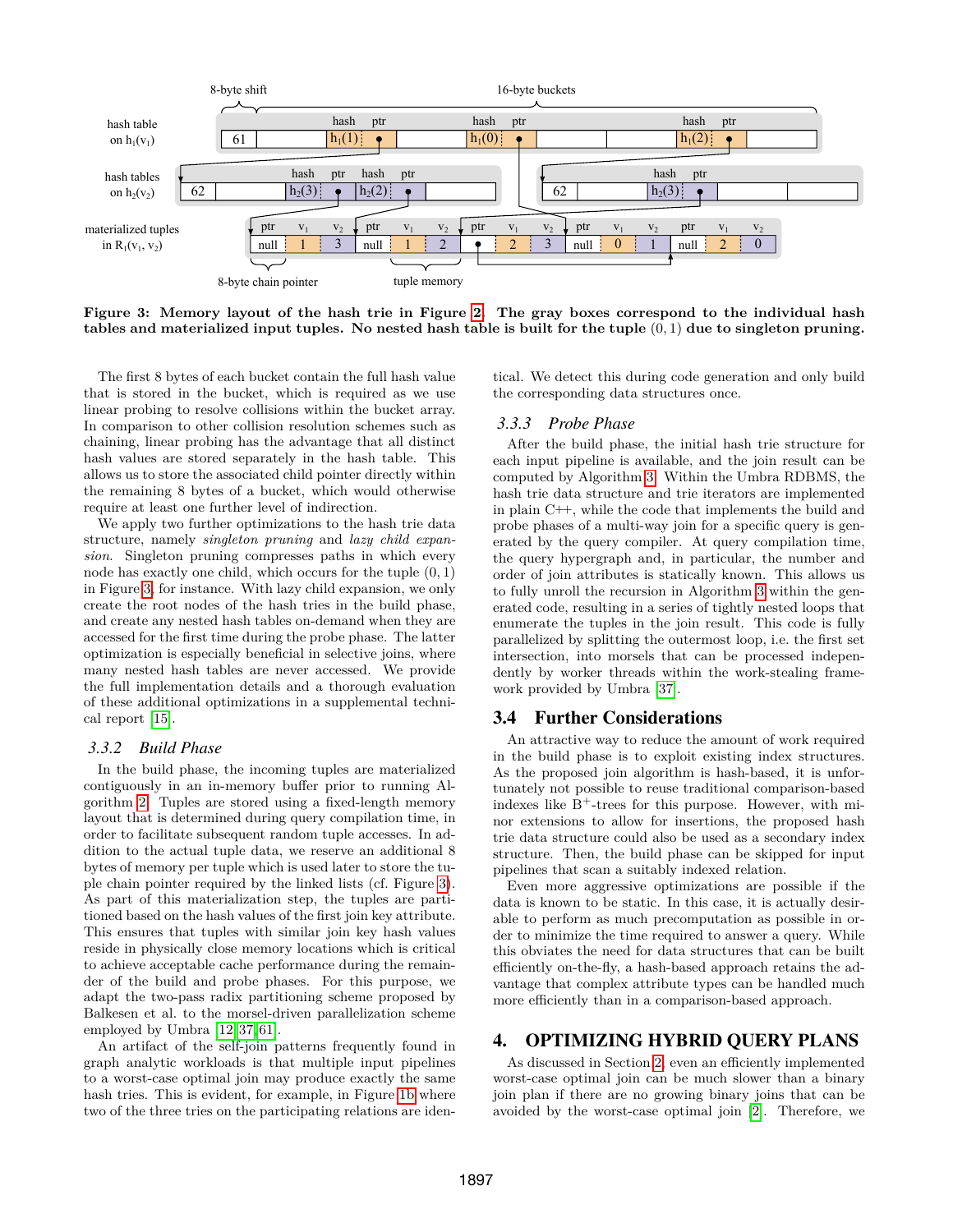**Algorithm 4:** Refining binary join trees

<span id="page-7-2"></span>**input :** An optimized operator tree T **output:** A semantically equivalent operator tree  $T'$ which may employ multi-way joins **<sup>1</sup> function** refineSubtree(T) **2 if**  $T \neq T_l \bowtie T_r$  **then**  $3$  | return  $T$ ;  $4 \mid T_l'$  $\leftarrow$  refineSubtree( $T_l$ ) ;  $5 \mid T'_r$  $\leftarrow$  refineSubtree $(T_r)$ ; *// Detect growing joins and multi-way join inputs*  $\mathbf{6}$   $\vert \textbf{ if } |T| > \max(|T'_t|, |T'_r|) \vee T'_t \neq T_l \vee T'_r \neq T_r \textbf{ then}$  $\begin{array}{ll} \texttt{7} & | & \texttt{return collapseMultiwayJoin}(T_l' \bowtie T_r') \end{array};$  $\mathbf{s}$  | return  $T'_l \bowtie T'_r$  ;

<span id="page-7-3"></span><span id="page-7-1"></span>

**Figure 4: Illustration of the proposed join tree refinement algorithm. A growing binary join and all its ancestors (shown in red in [\(a\)](#page-7-1)) are collapsed into a single multi-way join (shown in [\(b\)](#page-7-1)).**

argue that a general-purpose system cannot simply replace all binary join plans by worst-case optimal joins and consequently, its query optimizer must be able to generate hybrid plans containing both types of joins.

The main objective of our optimization approach is to avoid binary joins that perform exceptionally poorly due to exploding intermediate results. We thus propose a heuristic approach that refines an optimized binary join plan by replacing cascades of potentially growing joins with worst-case optimal joins. Although the hybrid plans generated by this approach are not necessarily globally optimal, they nevertheless avoid growing intermediate results and thus improve over the original binary plans. We identify such growing joins based on the same cardinality estimates that are used during regular join order optimization. As query optimizers depend heavily on accurate cardinality estimates, state-ofthe-art systems have been subject to decades of fine-tuning to produce reasonable estimates on a wide variety of queries. Thus, although it is well-known that errors in these estimates are fundamentally unavoidable [\[24\]](#page-12-13), we expect our approach to work well on a similarly wide range of queries.

The pseudocode of our approach is shown in Algorithm [4.](#page-7-2) We perform a recursive post-order traversal of the optimized join tree, and decide for each binary join whether to replace it by a multi-way join. A binary join is replaced either if it is classified as a growing join, i.e. its output cardinality is greater than the maximum of its input cardinalities, or if one of its inputs has already been replaced by a multi-way join (line [6\)](#page-7-3). In both cases, a single multi-way join is built from the inputs and the current join condition (cf. Figure [4\)](#page-7-1). We choose to eagerly collapse the ancestors of a growing binary join into a single multi-way join, as the output of a growing join will necessarily contain duplicate key values which would cause redundant work when processed by a regular binary join. Note that the formulation in Algorithm [4](#page-7-2) is slightly simplified, as our actual implementation contains additional checks to ensure that only inner joins with equality predicates are transformed into a multi-way join, as this is not possible for other join types in the general case. Furthermore, we do not create multi-way join nodes with only two inputs as they offer no benefit over regular binary joins.

Like many commercial and research RDMBS, Umbra employs a dynamic programming approach for cost-based join order optimization, and we could also attempt to integrate hybrid query plans into the search space of this optimizer. However, this attempts to holistically improve the quality of all query plans, whereas we only want to avoid binary joins that suffer from exploding intermediate results. Furthermore, recent work within a specialized graph system has shown that accurate cost estimates for such plans require detailed cardinality information that cannot be computed cheaply within a general-purpose RDBMS like Umbra [\[42\]](#page-13-4).

As the final step of our optimization process, the join attribute order of each multi-way join introduced by Algorithm [4](#page-7-2) is optimized in isolation. For this purpose, we adopt the cost-based optimization strategy that was developed for the worst-case optimal Tributary Join algorithm [\[13\]](#page-12-8). We selected this particular strategy over other alternatives [\[2,](#page-12-5)[3,](#page-12-4) [8,](#page-12-7) [42\]](#page-13-4), as its cost estimates rely only on cardinality information that is already maintained within Umbra [\[17\]](#page-12-14), and the generated attribute orders exhibited good performance in our preliminary experiments. We emphasize that the multiway join optimization strategy is entirely independent of both the actual join implementation presented in the previous section and the join tree refinement algorithm presented in this section. Therefore, other multi-way join optimization approaches such as generalized hypertree decompositions could easily be integrated into our system [\[3,](#page-12-4) [18\]](#page-12-15).

# <span id="page-7-0"></span>5. EXPERIMENTS

In the following, we present a thorough evaluation of the implementation of the proposed hybrid optimization and hash trie join approach within the Umbra RDBMS [\[44\]](#page-13-5). We will subsequently refer to the corresponding system configuration as Umbra<sup>OHT</sup>. For comparison purposes, we also run experiments in which all binary joins are eagerly replaced by worst-case optimal joins, and refer to the corresponding system configuration as Umbra<sup>EAG</sup>.

# 5.1 Setup

We compare our implementation to the unmodified version of Umbra and to the well-known column-store MonetDB (v11.33.11) both of which exclusively rely on binary join plans [\[23,](#page-12-16) [44\]](#page-13-5). Furthermore, we run comparative experiments with a commercial database system (DBMS X) and the EmptyHeaded system, both of which implement worstcase optimal joins based on ordered index structures [\[1,](#page-12-17) [3\]](#page-12-4). We additionally intended to compare against Level-Headed, an adaptation of EmptyHeaded for general-purpose queries, but were unable to obtain a copy of its source code which is not publicly available [\[2\]](#page-12-5). Finally, we implemented the Leapfrog Triejoin algorithm within Umbra  $(U<sub>m</sub> b<sub>r</sub><sup>LFT</sup>)$ , based on dense sorted arrays that are built during query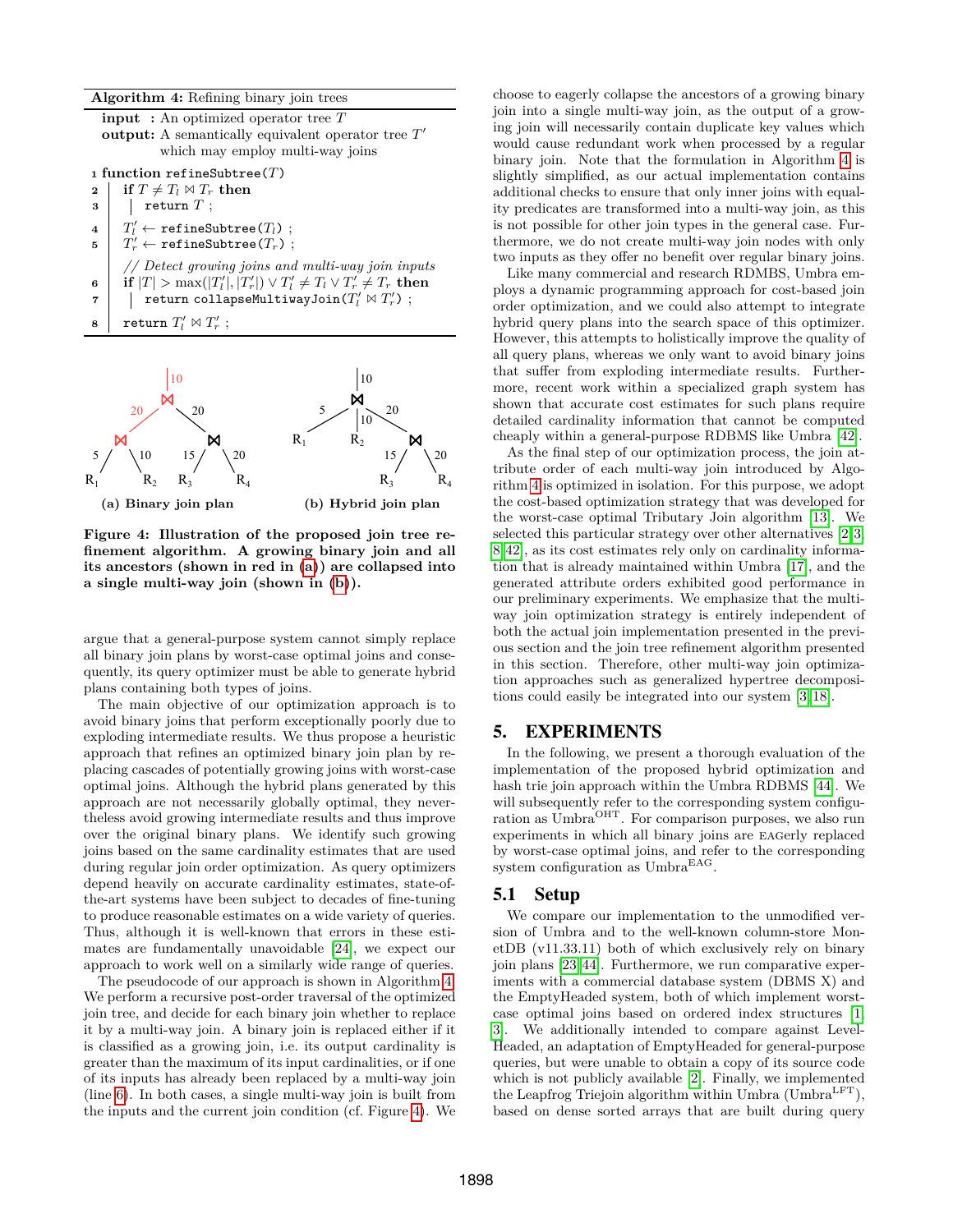<span id="page-8-0"></span>

**Figure 5: Relative slowdown of the different systems in comparison to binary join plans within Umbra on TPCH and JOB. The boxplots show the 5th, 25th, 50th, 75th, and 95th percentiles.**

processing using the native parallel sort operator of Umbra [\[54,](#page-13-2)[56\]](#page-13-14). Our preliminary experiments showed that using sorted arrays within the Umbra<sup>LFT</sup> system is consistently faster than using the  $B^+$ -tree indexes available within Umbra as the former incur substantially less overhead.

For our experiments, we select the join order benchmark (JOB) which is based on the well-known IMDB data set [\[38\]](#page-13-8), and the TPCH benchmark at scale factor 30. Furthermore, we run a set of graph-pattern queries on selected network datasets which have been used extensively in previous work [\[40,](#page-13-15) [48\]](#page-13-1). In particular, we choose the Wikipedia vote network [\[39\]](#page-13-16), the Epinions and Slashdot social networks [\[41,](#page-13-17) [51\]](#page-13-18), the much larger Google+ and Orkut user networks [\[11,](#page-12-18) [58\]](#page-13-19), as well as the Twitter follower network which is one of the largest publicly available network data sets [\[36\]](#page-13-20). All graph data sets are in the form of edge relations in which each tuple represents a directed edge between two nodes identified by unsigned 64-bit integers. Like previous work on the subject [\[3,](#page-12-4)[6,](#page-12-19)[22,](#page-12-20)[42,](#page-13-4)[48\]](#page-13-1), we focus on undirected 3 and 4-clique queries on these graphs as they are a common subpattern in graph workloads [\[48\]](#page-13-1). The queries used in our experiments are available online [\[16\]](#page-12-3).

All experiments are run on a server system with 28 CPU cores (56 hyperthreads) on two Intel Xeon E5-2680 v4 processors and 256 GiB of main memory. Each measurement is repeated three times and we report the results of the best repetition. Our runtime measurements reflect the end-toend query evaluation time including any time required for query optimization or compilation, and a timeout of one hour is imposed on each individual experiment repetition.

## 5.2 End-To-End Benchmarks

We first present end-to-end benchmarks which demonstrate the effectiveness of the hash trie join implementation.

#### *5.2.1 Traditional OLAP Workloads*

In our first experiment, we expand upon the preliminary results that were briefly discussed in Section [2.](#page-1-0) In particular, we demonstrate that a hybrid query optimization strategy is critical to achieve acceptable performance on relational workloads such as TPCH and JOB. EmptyHeaded is excluded in this experiment as it does not support the complex analytical queries in these benchmarks.

<span id="page-8-1"></span>

| Umbra                       |         |                 |    |    |               |                | 31              |         |
|-----------------------------|---------|-----------------|----|----|---------------|----------------|-----------------|---------|
| DBMS X                      | 8       | 3               | 16 | 5  | O             |                |                 |         |
| MonetDB                     | 8       |                 | 3  | 10 | 8             | $\overline{2}$ |                 |         |
| $_{\rm Umbra}$ EAG          |         |                 |    |    | 18            | 6              |                 |         |
| $_{\rm Umbra}$ $^{\rm OHT}$ |         |                 |    |    | 0             |                | 25              |         |
|                             |         |                 |    |    |               |                |                 |         |
|                             | vimeoux | 110 110 110 110 |    |    | <b>PO.</b> 21 | 21.21          | <b>B.21.091</b> | 10.9.01 |
|                             |         |                 |    |    |               |                |                 |         |

**Figure 6: Histogram of the relative slowdown of the different systems in comparison to binary join plans within Umbra on JOB without filter predicates.**

Here, the unmodified version of Umbra that relies purely on binary join plans outperforms all other systems except for the Umbra<sup>OHT</sup> system which employs our novel hybrid optimization strategy. The relative slowdown of these systems in comparison to Umbra is shown in Figure [5.](#page-8-0) The key observation in this benchmark is that the  $\rm Umbra^{EAG}$ system which eagerly replaces all binary joins by worst-case optimal joins consistently outperforms both DBMS X and MonetDB. These results demonstrate that our implementation of worst-case optimal joins is highly competitive even in comparison to mature and optimized systems such as MonetDB. However, they also show that even such a competitive implementation falls short of binary join plans if the latter do not incur any redundant work. Similar results have been obtained in previous work on the LevelHeaded system  $[2]$ . The Umbra<sup>OHT</sup> system which employs our novel hybrid query optimizer closes this gap in performance and incurs no slowdown over the unmodified version of Umbra on the TPCH and JOB benchmarks. In fact, our optimizer correctly determines that a worst-case optimal join plan is *never* beneficial on these queries as there always exists a binary join plan without growing joins (cf. Section [5.3.2\)](#page-10-0).

#### <span id="page-8-2"></span>*5.2.2 Relational Workloads with Growing Joins*

This situation changes when growing joins are unavoidable, e.g. when looking for parts within the same order that are available in the same container from the same supplier on TPCH (cf. Section [1\)](#page-0-0). Our hybrid query optimizer correctly identifies the growing non-key joins in this query, and generates a plan containing both binary and multi-way joins. As a result, the Umbra<sup>OHT</sup> system exhibits the best overall performance, improving over Umbra by a factor of  $1.9\times$  and over Umbra<sup>EAG</sup> by a factor of  $4.2\times$ .

We broaden this experiment by additionally running the JOB queries without any filter predicates on the base tables. Similar to the previous query on TPCH, they contain a mix of non-growing and growing joins and are thus challenging to optimize. Query 29 is excluded in this experiment as it contains an extremely large number of joins which causes the query result to explode beyond the size that even a worstcase optimal join plan can realistically enumerate. We again measure the relative performance of the competitor systems in comparison to the unmodified version of Umbra.

Figure [6](#page-8-1) shows the distribution of this relative performance for each system. Most importantly, we observe that although the benchmark now contains growing joins, neither DBMS X nor the Umbra<sup>EAG</sup> system are able to match the performance of the unmodified version of Umbra, by a similar margin as in the previous experiment. This indicates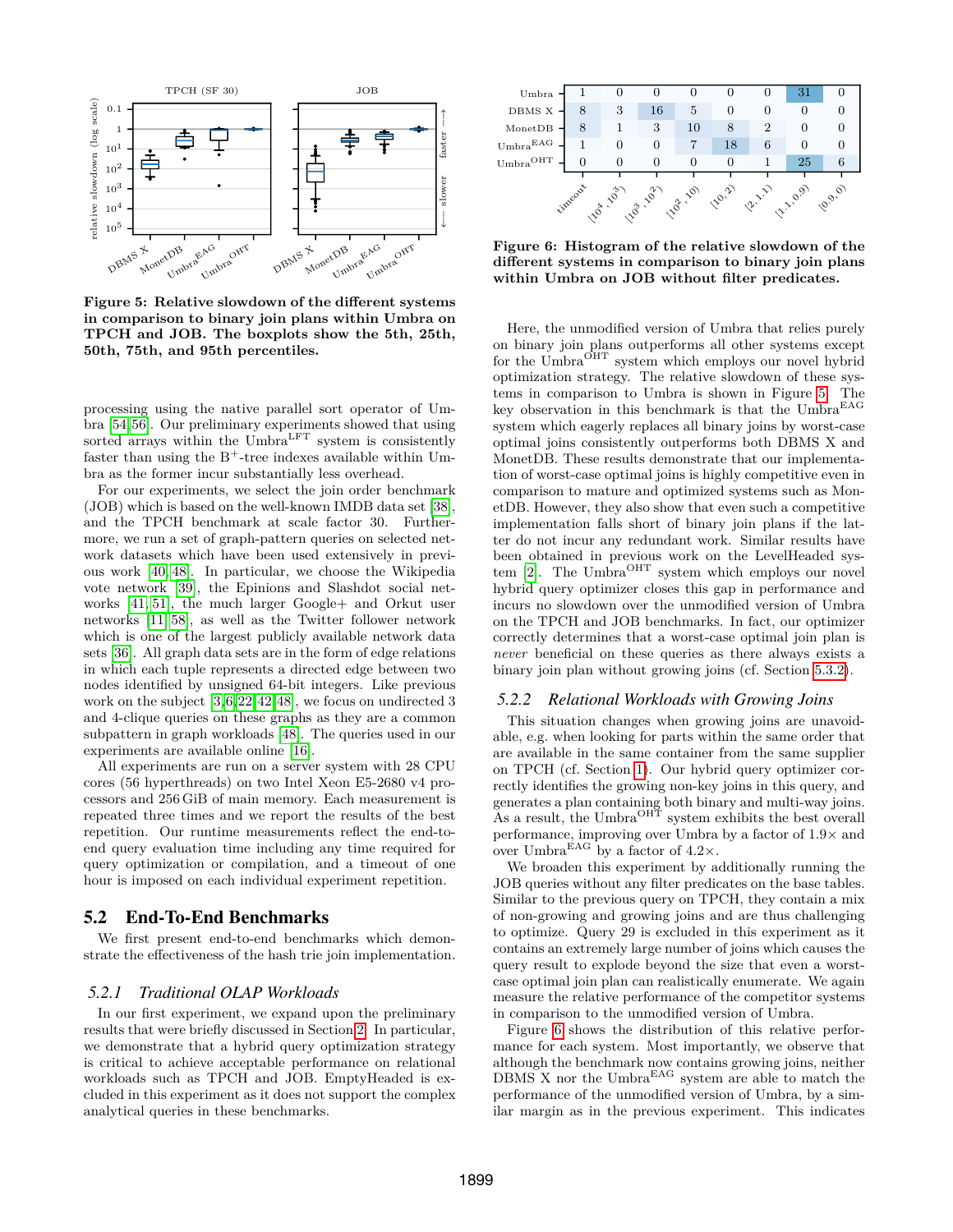<span id="page-9-0"></span>**Table 2: Absolute runtime in seconds of the graph pattern queries on the small network data sets.**

|          |                                  | Wiki | Epinions | Slashdot |
|----------|----------------------------------|------|----------|----------|
| 3-clique | EH-Probe                         | 0.28 | 0.30     | 0.29     |
|          | EmptyHeaded                      | 0.43 | 0.79     | 1.07     |
|          | DBMS X                           | 0.28 | 0.52     | 1.37     |
|          | Umbra.                           | 0.03 | 0.06     | 0.08     |
|          | U <sub>mbra</sub> <sup>LFT</sup> | 0.36 | 0.53     | 0.49     |
|          | $Umbra$ OHT                      | 0.04 | 0.07     | 0.07     |
| 4-clique | EH-Probe                         | 0.40 | 0.55     | 0.47     |
|          | EmptyHeaded                      | 0.55 | 1.04     | 1.24     |
|          | DBMS X                           | 1.66 | 6.53     | 13.95    |
|          | Umbra                            | 1.61 | 12.04    | 7.91     |
|          | U <sub>mbra</sub> <sup>LFT</sup> | 3.82 | 7.02     | 4.09     |
|          | $Umbra$ OHT                      | 0.10 | 0.23     | 0.18     |

that pure worst-case optimal join plans are still not feasible on queries which contain a mix of growing and non-growing joins, where the non-growing joins could be processed much more efficiently by binary joins. In contrast, the Umbra<sup>OHT</sup> system with our hybrid query optimizer matches or improves over the performance of Umbra, by identifying six queries on which a hybrid query plan containing worst-case optimal joins is superior to a traditional binary join plan. Moreover, the hybrid query plans employed by the Umbra<sup>OHT</sup> system do not incur any timeouts on this benchmark, unlike any other system that we investigate.

#### *5.2.3 Graph Pattern Queries*

Finally, we evaluate our hash trie join implementation on the graph pattern queries and data sets introduced above. On such queries, worst-case optimal join plans typically exhibit asymptotically better runtime complexity than binary join plans, and previous research has shown that large improvements in query processing time are possible [\[3,](#page-12-4) [48\]](#page-13-1).

We first run the 3 and 4-clique queries on the small Wiki, Epinions, and Slashdot graph data sets. The absolute endto-end query execution times of the different systems are shown in Table [2.](#page-9-0) Note that our measurements for EmptyHeaded include the time required for its precomputation step, without any disk IO that is done as part of this step. For reference, we also provide measurements for Empty-Headed that exclude this precomputation step (EH-Probe). First of all, we observe that the hash trie join implementation within the Umbra $^{OHT}$  system consistently exhibits the best runtime across all data sets and queries, outperforming the remaining systems by up to two orders of magnitude. Interestingly, the unmodified version of Umbra matches the performance of our hash trie join implementation on the 3-clique query, and all other systems perform considerably worse. In case of EmptyHeaded, this is evidence of both a large optimization and compilation overhead that we observed to be essentially static on this benchmark, and its expensive precomputation step. The multi-way join implementations of DBMS X and Umbra<sup>LFT</sup> rely on ordered data structures which are less efficient than our optimized hash trie data structure, a finding that is also evident on the more complex 4-clique query.

Finally, we run the 3-clique query on the much larger Google+, Orkut, and Twitter graph data sets (cf. Table [3\)](#page-9-1).

<span id="page-9-1"></span>**Table 3: Absolute runtime in seconds of the 3-clique query on the large network data sets.**

|                                  | $Google+$ | Orkut  | Twitter |
|----------------------------------|-----------|--------|---------|
| EH-Probe                         | 0.64      | 2.78   | 150.16  |
| EmptyHeaded                      | 18.67     | 309.14 | timeout |
| DBMS X                           | 59.77     | 311.44 | timeout |
| Umbra.                           | 28.53     | 55.49  | timeout |
| U <sub>mbra</sub> <sup>LFT</sup> | 14.55     | 30.61  | 1175.97 |
| $Umbra$ OHT                      | 7.70      | 15.25  | 579.07  |

Once again, the Umbra<sup>OHT</sup> system consistently outperforms its competitors by a large margin. The performance of EmptyHeaded degrades in comparison to the benchmarks on the small data sets, as its precomputation step becomes excessively expensive on these larger data sets.

# 5.3 Detailed Evaluation

The remainder of our experiments provide a detailed evaluation of the applicability of worst-case optimal joins to relational workloads, and of the proposed optimization strategy.

### *5.3.1 Applicability of Worst-Case Optimal Joins*

We expand on the end-to-end benchmarks that were presented above, and study the applicability of worst-case optimal joins within a general-purpose RDBMS in detail. Traditional relational workloads such as TPCH or JOB do not produce any growing intermediate results and thus there is no benefit in introducing a worst-case optimal join. In fact, as demonstrated above, worst-case optimal joins incur a substantial overhead on such workloads, primarily since they have to materialize all their inputs in suitable index structures. However, as exemplified by the experiments in Section [5.2.2,](#page-8-2) growing intermediate results can arise, for example, due to unconstrained joins between foreign keys.

In order to study such workloads under controlled conditions, we generate an additional synthetic benchmark. In particular, we choose two parameters  $r \in \{10^4, 10^5, 10^6, 10^7\}$ and  $d \in \{1, \ldots, 10\}$ , and generate randomly shuffled relations  $R$ ,  $S$ , and  $T$  as follows.  $R$  simply contains the distinct integers  $1, \ldots, 10^7$ , while S and T contain the distinct integers  $1, \ldots, (10^7 + r)/2$  and  $(10^7 - r)/2, \ldots, 10^7$  respectively. Each distinct integer in  $R$ ,  $S$ , and  $T$  is duplicated  $d$  times. Thus the result of the natural join  $R \bowtie S \bowtie T$  contains exactly r distinct integers, each of which is duplicated  $d^3$  times for a total of  $rd^3$  tuples. While any binary join plan for this query will contain growing intermediate results for  $d > 1$ , they do not grow beyond the size of the query result if the join  $S \bowtie T$  is performed first. This differs from graph pattern queries, where usually *any* binary join plan produces an intermediate result that is larger than the query result.

Figure [7](#page-10-1) shows the absolute runtime of the query  $R \bowtie$  $S \bowtie T$  for different configurations of the Umbra system. As expected, we observe that as the number of duplicates in the join result is increased, the runtime of binary join plans increases much more rapidly in comparison to worstcase optimal joins. As outlined above, each distinct value in the join result is duplicated  $d^3$  times. In a binary join plan, enumerating each one of these duplicates requires at least two hash table lookups. In contrast, a hash trie join determines once that the distinct value is part of the join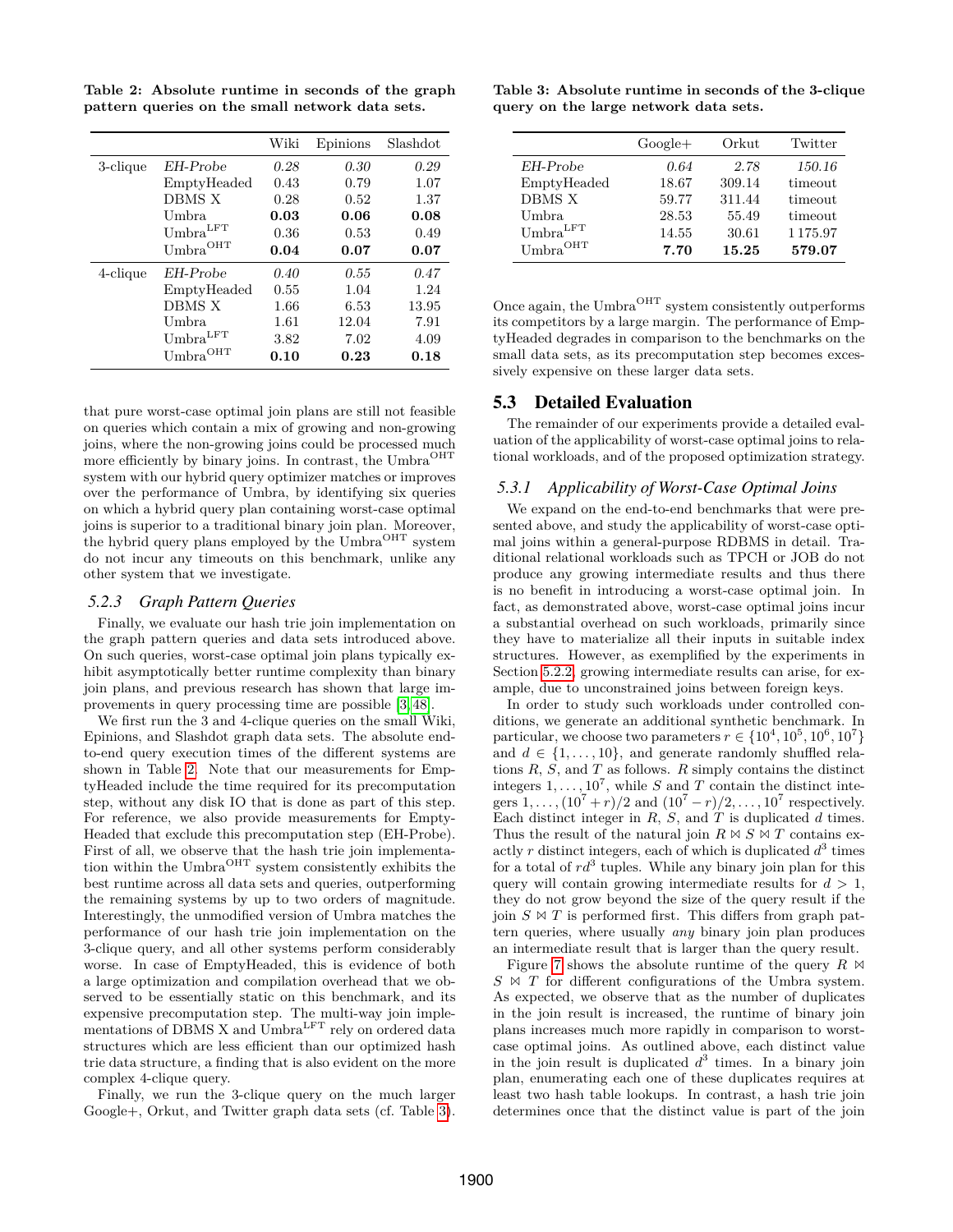<span id="page-10-1"></span>

**Figure 7: Absolute query runtime on the synthetic** query  $R \bowtie S \bowtie T$  as the number of distinct values r **and duplicated tuples** d **in the query result is varied.**

result after which all duplicates thereof can be enumerated without any additional hash table operations.

However, we also observe that the superior scaling behavior of worst-case optimal joins does not necessarily translate to an actual runtime advantage. If there are few distinct values  $r$  or duplicates  $d$  in the query result, binary join plans still exhibit reasonable performance and commonly outperform worst-case optimal joins. In these cases, the additional time required by a hash trie join for materializing all input relations in hash tries exceeds the time saved by its more efficient join evaluation. Consequently, the break-even point at which worst-case optimal joins begin to outperform binary join plans moves towards a smaller number of duplicates d as the number of distinct values  $r$  in the query result is increased. That is, worst-case optimal joins offer the greatest benefit on join queries where most tuples from the base relations have a large number of join partners.

Finally, we note that the hybrid query optimizer employed by Umbra<sup>OHT</sup> accurately detects this break-even point for  $r > 10<sup>4</sup>$ , resulting in good performance across the full range of possible query behavior. While the optimizer does switch to worst-case optimal joins too early for  $r = 10^4$ , we determined that this is caused by erroneous cardinality estimates. This is a common failure mode in relational databases which unfortunately cannot be avoided in the general case [\[24,](#page-12-13)[38\]](#page-13-8). Crucially, the optimizer always correctly detects the case  $d = 1$  which corresponds to a traditional relational workload without growing intermediate results.

#### <span id="page-10-0"></span>*5.3.2 Optimizer Evaluation*

In order to gain more detailed insights into the behavior of our hybrid query optimizer, we additionally analyze every decision made by the optimizer on the benchmarks presented in this paper. Specifically, we collect both the estimated and true input and output cardinalities of all join operators inspected by Algorithm [4.](#page-7-2) For a given join, we subsequently check if the optimizer decided to introduce a multi-way join or not, and whether this decision matches the correct decision given the true input and output cardinalities. This allows us to sort these decisions into true and false positives, respectively negatives, where the correct introduction of a multi-way join is counted as a true positive.

<span id="page-10-2"></span>**Table 4: Breakdown of the decisions made by the hybrid query optimizer on each benchmark. The table shows the total number of joins, as well as the number of introduced multi-way joins categorized into true positives (TP), true negatives (TN), false positives (FP), and false negatives (FN).**

| Benchmark        | Joins | TР           | ТN           | FP       | FN             |
|------------------|-------|--------------|--------------|----------|----------------|
| <b>TPCH</b>      | 59    |              | 59           | 0        |                |
| JOB              | 864   | $\mathbf{0}$ | 859          | $\theta$ | 5              |
| JOB (no filters) | 234   | 19           | 140          | 0        | 75             |
| Graph            | 48    | 48           | $\mathbf{0}$ | $\theta$ | $\mathbf{0}$   |
| Synthetic        | 80    | 52           | 8            | 18       | $\overline{2}$ |
| Total            | 1 285 | 119          | 1 066        | 18       | 82             |

An overview of the results is shown in Table [4.](#page-10-2) As discussed previously, growing joins are exceptionally rare in traditional relational workloads like TPCH and JOB. Out of a total of 923 joins, the optimizer incurs only 5 false negatives where a growing join is incorrectly classified as non-growing. These errors occur on two JOB queries (8c and 16b) where the initial binary join ordering produces a suboptimal plan containing mildly growing joins due to incorrect cardinality estimates. We determined that the optimal plan for these queries would not contain any growing joins. Beyond that, our results show that the proposed hybrid query optimizer is insensitive to the cardinality estimation errors that routinely occur in relational workloads [\[24,](#page-12-13) [38\]](#page-13-8). This is to be expected, as the optimizer relies only on the relative difference between the cardinality estimates of the input and output of join operators, and not their absolute values.

On the modified JOB queries, the optimizer correctly identifies the severely growing joins, while also incurring a comparably large number of false negatives. They occur primarily on weakly growing joins, where minor errors in the absolute cardinality estimates can already affect the decision made by the hybrid optimizer. However, we measured that these false negatives affect the absolute query runtime only on 3 of the 32 queries, on which we only miss a potential further speedup of up to 1.6×. The join attributes in this benchmark are frequently primary keys, which generally causes Umbra to estimate lower cardinalities. A major advantage of this behavior is that it makes false positives, i.e. the incorrect introduction of multi-way joins, unlikely and in fact no false positives occur on these queries. This is critical to ensure that we do not compromise the performance of Umbra on traditional relational queries.

The graph pattern queries contain only very rapidly growing joins, all of which are correctly identified by the hybrid optimizer. As discussed above, the behavior of joins in the synthetic benchmark varies. However, as none of the join attributes are marked as primary key columns the system is much less hesitant to estimate high output cardinalities for joins. This is evident in Figure [7](#page-10-1) for  $r = 10^4$  and results in some false positives which in comparison to the optimal plan increase the absolute query runtime by up to  $3.7\times$  for  $d = 2$ . However, it is important to note that these false positives affect only joins on non-key columns where  $d > 1$ . In summary, our results show that the proposed hybrid query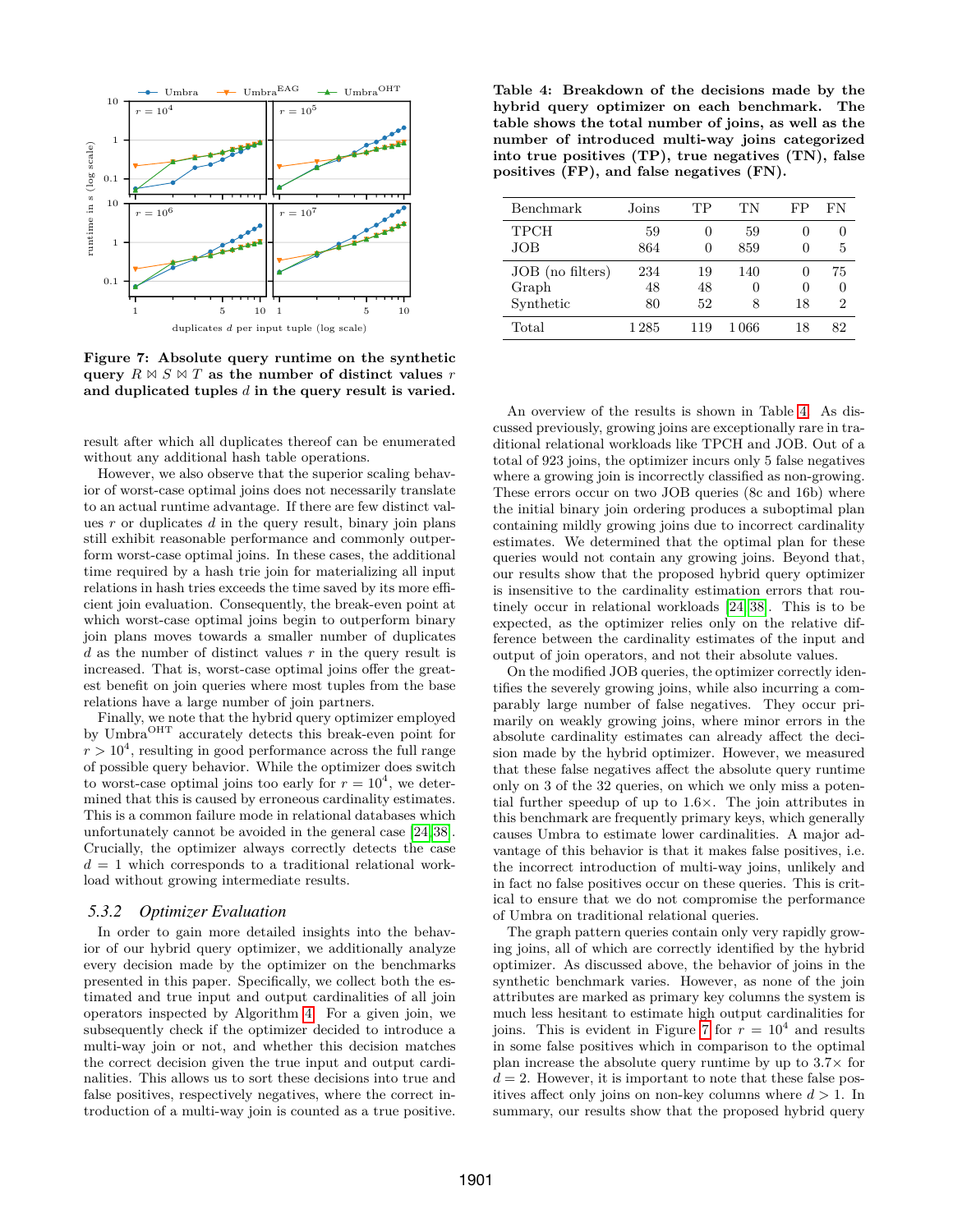optimizer achieves high accuracy even under difficult circumstances and across a wide range of different queries.

# <span id="page-11-0"></span>6. RELATED WORK

As outlined in Section [1,](#page-0-0) it is well-known that binary joins exhibit suboptimal performance in some cases, and especially in the presence of growing intermediate results [\[10,](#page-12-0) [19,](#page-12-1) [30,](#page-12-2) [60\]](#page-13-21). Hash Teams and Eddies were early approaches that addressed some of these shortcomings by simultaneously processing multiple input relations in a single multiway join [\[10,](#page-12-0) [19,](#page-12-1) [30\]](#page-12-2). However, these approaches do not specifically focus on avoiding growing intermediate results as Hash Teams are primarily concerned with avoiding redundant partitioning steps in cascades of partitioned hash joins [\[19,](#page-12-1) [30\]](#page-12-2), and Eddies allow different operator orderings to be applied to different subsets of the base relations [\[10\]](#page-12-0). They still rely on binary joins internally and hence are not worst-case optimal in the general case.

Ngo et al. were among the first to propose a worst-case optimal join algorithm [\[45,](#page-13-3) [46,](#page-13-0) [47\]](#page-13-7), which provides the foundation of most subsequent worst-case optimal join algorithms, including our proposed hash trie join algorithm (cf. Section [3\)](#page-3-0). On this basis, theoretical work has since continued in a variety of directions, such as operators beyond joins  $[3, 25, 26, 29, 32, 57]$  $[3, 25, 26, 29, 32, 57]$  $[3, 25, 26, 29, 32, 57]$  $[3, 25, 26, 29, 32, 57]$  $[3, 25, 26, 29, 32, 57]$  $[3, 25, 26, 29, 32, 57]$ , stronger optimality guarantees  $[5, 5, 57]$ [33,](#page-12-26)[34](#page-12-27)[,45\]](#page-13-3), and incremental maintenance of the required data structures [\[27,](#page-12-28) [28\]](#page-12-29), Implementations of worst-case optimal join algorithms have been proposed and investigated in a variety of settings. Veldhuizen proposed the well-known Leapfrog Triejoin algorithm that is used in the LogicBlox system and can be implemented on top of existing ordered indexes or plain sorted data [\[13,](#page-12-8) [54,](#page-13-2) [56\]](#page-13-14). Variants of such join algorithms have been adopted in distributed query processing  $[4, 6, 13, 35]$  $[4, 6, 13, 35]$  $[4, 6, 13, 35]$  $[4, 6, 13, 35]$  graph processing  $[3, 6, 22, 42, 59, 62]$  $[3, 6, 22, 42, 59, 62]$  $[3, 6, 22, 42, 59, 62]$  $[3, 6, 22, 42, 59, 62]$  $[3, 6, 22, 42, 59, 62]$ , and general-purpose query processing [\[2,](#page-12-5) [8\]](#page-12-7).

However, such comparison-based implementations incur a number of problems, as outlined in more detail in Sections [1](#page-0-0) and [2.](#page-1-0) Persistent precomputed index structures are only feasible in limited numbers, e.g. in specialized graph processing or RDF engines [\[3,](#page-12-4) [22,](#page-12-20) [42\]](#page-13-4). One could sort the input data on-the-fly during query processing. This has been shown to work well in distributed query processing where communication costs far outweigh the computation costs [\[13\]](#page-12-8), but can severely impact the performance of a single-node system. The proposed techniques could also be applied to this domain, e.g. by integrating them into the approach developed by Chu et al. [\[13\]](#page-12-8) Here, data is sent to worker nodes in a single communication round, after which the entire query result can be computed by running the original query locally on the data sent to each node. The latter step could be performed by the proposed hybrid join processing technique, allowing different query plans to be chosen on the worker nodes depending on the local data characteristics.

Veldhuizen already suggested representing the required trie index structures through nested hash tables [\[54\]](#page-13-2). However, as this paper demonstrates a careful implementation of this idea is required to achieve acceptable performance, and we are not aware of any previous work addressing this practical challenge. Fekete et al. propose an alternative, radixbased algorithm that achieves the same goal, but do not evaluate an actual implementation of their approach [\[14\]](#page-12-32).

The hash trie data structure itself is structurally similar to hash array mapped tries [\[49\]](#page-13-25) and the data structure used in extendible hashing schemes [\[20\]](#page-12-33). However, while these approaches allow for optimized point lookups of individual keys, our hash trie data structure supports optimized rangelookups of key prefixes as they are required by a hash-based multi-way join algorithm. Prefix hash trees within peerto-peer networks address a similar requirement, albeit with different optimization goals such as resilience [\[50\]](#page-13-26).

A key contribution of this paper is a comprehensive implementation of our approach within the general-purpose Umbra RDBMS [\[44\]](#page-13-5). The LevelHeaded system is an evolution of the graph processing engine EmptyHeaded towards such a general-purpose system, but like EmptyHeaded it requires expensive precomputation of persistent index structures and only allows for static data [\[2,](#page-12-5) [3\]](#page-12-4). The most mature system that implements worst-case optimal joins is the commercial LogicBlox system which allows for fully dynamic data through incremental maintenance of the required index structures [\[8,](#page-12-7)[27\]](#page-12-28). However, previous work has shown that it exhibits poor performance on standard OLAP workloads [\[2\]](#page-12-5).

Similar to our approach, LogicBlox is reported to also employ a hybrid optimization strategy [\[2\]](#page-12-5), but no information is available on its details. Approaches that holistically optimize hybrid join plans have been proposed for graph processing [\[42,](#page-13-4)[62\]](#page-13-24), but as outlined in Section [4](#page-6-0) these approaches generally rely on statistics that are prohibitively expensive to compute or maintain in a general-purpose RDBMS. An algorithm that is similar to our join tree refinement approach has been proposed for introducing multi-way joins using generalized hash teams into binary join plans [\[19,](#page-12-1) [21,](#page-12-34) [30\]](#page-12-2). However, this approach greedily transforms as many binary joins as possible into a multi-way join which results in suboptimal performance according to our experiments.

# <span id="page-11-1"></span>7. CONCLUSIONS

In this paper, we presented a comprehensive approach that allows the seminal work on worst-case optimal join processing to be integrated seamlessly into general-purpose relational database management systems. We demonstrated the feasibility of this approach by implementing and evaluating it within the state-of-the-art Umbra system. Our implementation offers greatly improved runtime on complex analytical and graph pattern queries, where worst-case optimal joins have an asymptotic runtime advantage over binary joins. At the same time, it loses no performance on traditional OLAP workloads where worst-case optimal joins are rarely beneficial. We achieve this through a novel hybrid query optimizer that intelligently combines both binary and worst-case optimal joins within a single query plan, and through a novel hash-based multi-way join algorithm that does not require any expensive precomputation. Our contributions thereby allow mature relation database management systems to benefit from recent insights into worst-case optimal join algorithms, exploiting the best of both worlds.

## 8. ACKNOWLEDGMENTS

We thank the anonymous reviewers for critically reading the initial manuscript and suggesting detailed improvements. This project has received funding from the European Research Council (ERC) under the European Union's Horizon 2020 research and innovation program (grant agreement  $\bigcirc$ number 725286).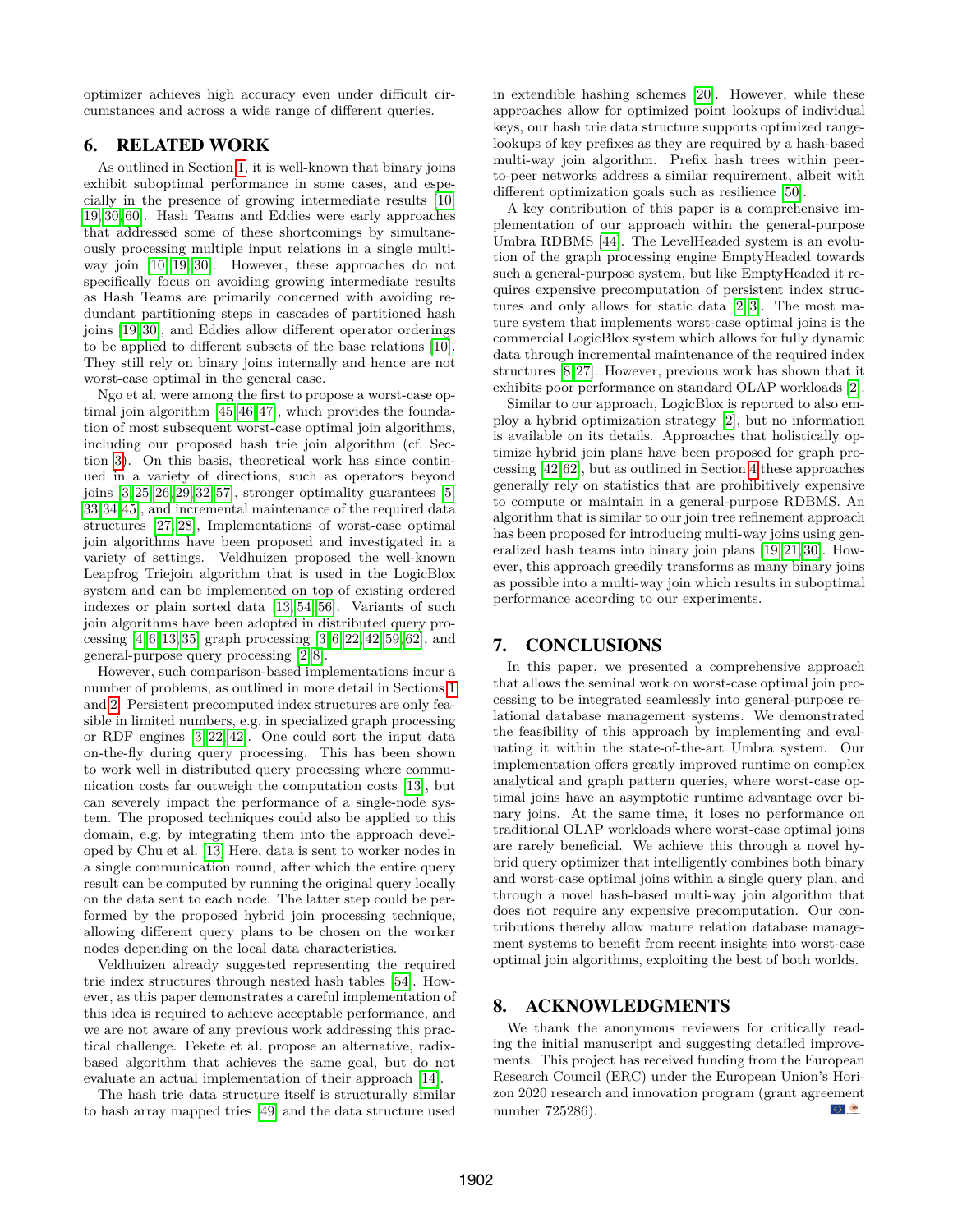# 9. REFERENCES

- <span id="page-12-17"></span>[1] C. Aberger. EmptyHeaded GitHub repository. <https://github.com/HazyResearch/EmptyHeaded>.
- <span id="page-12-5"></span>[2] C. R. Aberger, A. Lamb, K. Olukotun, and C. Ré. LevelHeaded: A unified engine for business intelligence and linear algebra querying. In *ICDE*, pages 449–460. IEEE Computer Society, 2018.
- <span id="page-12-4"></span>[3] C. R. Aberger, A. Lamb, S. Tu, A. Nötzli, K. Olukotun, and C. Ré. EmptyHeaded: A relational engine for graph processing. *ACM Trans. Database Syst.*, 42(4):20:1–20:44, 2017.
- <span id="page-12-30"></span>[4] F. N. Afrati and J. D. Ullman. Optimizing multiway joins in a map-reduce environment. *IEEE Trans. Knowl. Data Eng.*, 23(9):1282–1298, 2011.
- <span id="page-12-25"></span>[5] K. Alway, E. Blais, and S. Salihoglu. Box covers and domain orderings for beyond worst-case join processing. *CoRR*, abs/1909.12102, 2019.
- <span id="page-12-19"></span>[6] K. Ammar, F. McSherry, S. Salihoglu, and M. Joglekar. Distributed evaluation of subgraph queries using worst-case optimal and low-memory dataflows. *PVLDB*, 11(6):691–704, 2018.
- <span id="page-12-10"></span>[7] A. Appleby. Murmurhash GitHub repository. <https://github.com/aappleby/smhasher>.
- <span id="page-12-7"></span>[8] M. Aref, B. ten Cate, T. J. Green, B. Kimelfeld, D. Olteanu, E. Pasalic, T. L. Veldhuizen, and G. Washburn. Design and implementation of the LogicBlox system. In *SIGMOD Conference*, pages 1371–1382. ACM, 2015.
- <span id="page-12-6"></span>[9] A. Atserias, M. Grohe, and D. Marx. Size bounds and query plans for relational joins. *SIAM J. Comput.*, 42(4):1737–1767, 2013.
- <span id="page-12-0"></span>[10] R. Avnur and J. M. Hellerstein. Eddies: Continuously adaptive query processing. In *SIGMOD Conference*, pages 261–272. ACM, 2000.
- <span id="page-12-18"></span>[11] L. Backstrom, D. P. Huttenlocher, J. M. Kleinberg, and X. Lan. Group formation in large social networks: membership, growth, and evolution. In *KDD*, pages 44–54. ACM, 2006.
- <span id="page-12-12"></span>[12] C. Balkesen, J. Teubner, G. Alonso, and M. T. Özsu. Main-memory hash joins on multi-core CPUs: Tuning to the underlying hardware. In *ICDE*, pages 362–373. IEEE Computer Society, 2013.
- <span id="page-12-8"></span>[13] S. Chu, M. Balazinska, and D. Suciu. From theory to practice: Efficient join query evaluation in a parallel database system. In *SIGMOD Conference*, pages 63–78. ACM, 2015.
- <span id="page-12-32"></span>[14] A. Fekete, B. Franks, H. Jordan, and B. Scholz. Worst-case optimal radix triejoin. *CoRR*, abs/1912.12747, 2019.
- <span id="page-12-11"></span>[15] M. Freitag, M. Bandle, T. Schmidt, A. Kemper, and T. Neumann. Combining worst-case optimal and traditional binary join processing. Technical Report TUM-I2082, Technische Universität München, 2020.
- <span id="page-12-3"></span>[16] M. Freitag, M. Bandle, T. Schmidt, A. Kemper, and T. Neumann. Queries used in the experimental evaluation, Jan. 2020.
	- <https://github.com/freitmi/queries-vldb2020>.
- <span id="page-12-14"></span>[17] M. Freitag and T. Neumann. Every row counts: Combining sketches and sampling for accurate group-by result estimates. In *CIDR*, 2019.
- <span id="page-12-15"></span>[18] G. Gottlob, M. Grohe, N. Musliu, M. Samer, and F. Scarcello. Hypertree decompositions: Structure,

algorithms, and applications. In *WG*, volume 3787 of *Lecture Notes in Computer Science*, pages 1–15. Springer, 2005.

- <span id="page-12-1"></span>[19] G. Graefe, R. Bunker, and S. Cooper. Hash joins and hash teams in microsoft SQL server. In *VLDB*, pages 86–97. Morgan Kaufmann, 1998.
- <span id="page-12-33"></span>[20] S. Helmer, R. Aly, T. Neumann, and G. Moerkotte. Indexing set-valued attributes with a multi-level extendible hashing scheme. In *DEXA*, volume 4653 of *Lecture Notes in Computer Science*, pages 98–108. Springer, 2007.
- <span id="page-12-34"></span>[21] M. Henderson and R. Lawrence. Are multi-way joins actually useful? In *ICEIS (1)*, pages 13–22. SciTePress, 2013.
- <span id="page-12-20"></span>[22] A. Hogan, C. Riveros, C. Rojas, and A. Soto. A worst-case optimal join algorithm for SPARQL. In *ISWC (1)*, volume 11778 of *Lecture Notes in Computer Science*, pages 258–275. Springer, 2019.
- <span id="page-12-16"></span>[23] S. Idreos, F. Groffen, N. Nes, S. Manegold, K. S. Mullender, and M. L. Kersten. MonetDB: Two decades of research in column-oriented database architectures. *IEEE Data Eng. Bull.*, 35(1):40–45, 2012.
- <span id="page-12-13"></span>[24] Y. E. Ioannidis and S. Christodoulakis. On the propagation of errors in the size of join results. In *SIGMOD Conference*, pages 268–277. ACM Press, 1991.
- <span id="page-12-21"></span>[25] M. Joglekar, R. Puttagunta, and C. Ré. Aggregations over generalized hypertree decompositions. *CoRR*, abs/1508.07532, 2015.
- <span id="page-12-22"></span>[26] M. R. Joglekar, R. Puttagunta, and C. Ré. AJAR: aggregations and joins over annotated relations. In *PODS*, pages 91–106. ACM, 2016.
- <span id="page-12-28"></span>[27] O. Kalinsky, Y. Etsion, and B. Kimelfeld. Flexible caching in trie joins. In *EDBT*, pages 282–293. OpenProceedings.org, 2017.
- <span id="page-12-29"></span>[28] A. Kara, H. Q. Ngo, M. Nikolic, D. Olteanu, and H. Zhang. Counting triangles under updates in worst-case optimal time. In *ICDT*, volume 127 of *LIPIcs*, pages 4:1–4:18. Schloss Dagstuhl - Leibniz-Zentrum fuer Informatik, 2019.
- <span id="page-12-23"></span>[29] A. Kara and D. Olteanu. Covers of query results. In *ICDT*, volume 98 of *LIPIcs*, pages 16:1–16:22. Schloss Dagstuhl - Leibniz-Zentrum fuer Informatik, 2018.
- <span id="page-12-2"></span>[30] A. Kemper, D. Kossmann, and C. Wiesner. Generalised hash teams for join and group-by. In *VLDB*, pages 30–41. Morgan Kaufmann, 1999.
- <span id="page-12-9"></span>[31] A. Kemper and T. Neumann. HyPer: A hybrid OLTP&OLAP main memory database system based on virtual memory snapshots. In *ICDE*, pages 195–206, 2011.
- <span id="page-12-24"></span>[32] M. A. Khamis, R. R. Curtin, B. Moseley, H. Q. Ngo, X. Nguyen, D. Olteanu, and M. Schleich. On functional aggregate queries with additive inequalities. In *PODS*, pages 414–431. ACM, 2019.
- <span id="page-12-26"></span>[33] M. A. Khamis, H. Q. Ngo, C. Ré, and A. Rudra. Joins via geometric resolutions: Worst case and beyond. *ACM Trans. Database Syst.*, 41(4):22:1–22:45, 2016.
- <span id="page-12-27"></span>[34] M. A. Khamis, H. Q. Ngo, and A. Rudra. FAQ: questions asked frequently. In *PODS*, pages 13–28. ACM, 2016.
- <span id="page-12-31"></span>[35] P. Koutris, P. Beame, and D. Suciu. Worst-case optimal algorithms for parallel query processing. In